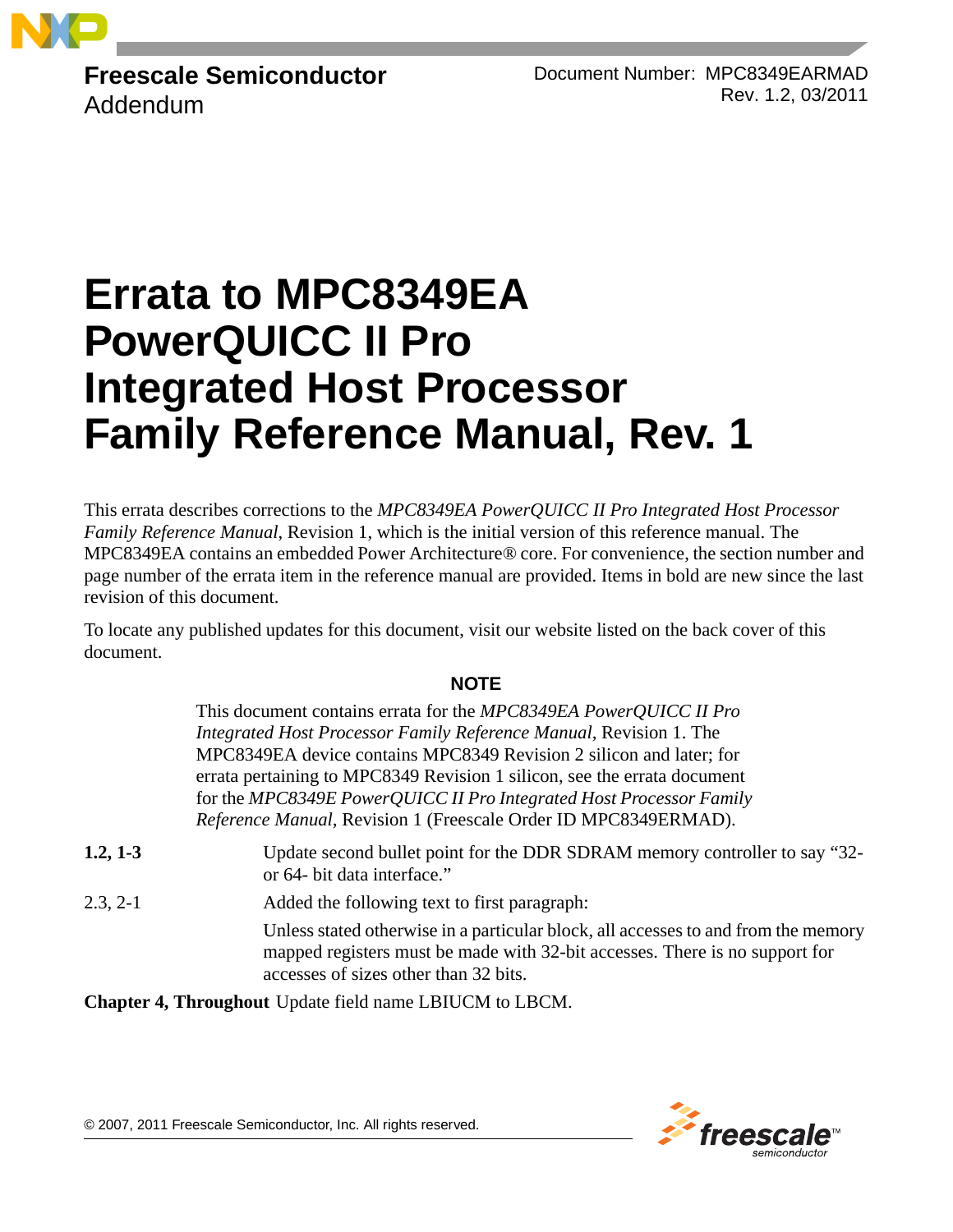

| Section, Page No. | <b>Changes</b>                                                                                                                                                                                                                                                                                                                                                                                                                                                                                                                                                                                                                                                                                                                                                                                                                                                                                                                                                                                                                                                                       |  |
|-------------------|--------------------------------------------------------------------------------------------------------------------------------------------------------------------------------------------------------------------------------------------------------------------------------------------------------------------------------------------------------------------------------------------------------------------------------------------------------------------------------------------------------------------------------------------------------------------------------------------------------------------------------------------------------------------------------------------------------------------------------------------------------------------------------------------------------------------------------------------------------------------------------------------------------------------------------------------------------------------------------------------------------------------------------------------------------------------------------------|--|
| $4.2.2, 4-6$      | Changed step 13 of power-on reset flow to read as follows:                                                                                                                                                                                                                                                                                                                                                                                                                                                                                                                                                                                                                                                                                                                                                                                                                                                                                                                                                                                                                           |  |
| Table 13-41.      | 13. Before the boot sequencer finishes, it can enable the PCI interfaces to accept external requests, if<br>required, by clearing the CFG_LOCK bit in the PCI function configuration register as described in                                                                                                                                                                                                                                                                                                                                                                                                                                                                                                                                                                                                                                                                                                                                                                                                                                                                        |  |
| $4.3.1.3, 4-10$   | Modified description in second row (CFG_CLKIN_DIV = 1) of Table 4-6,<br>"CLKIN Division," to read as follows:                                                                                                                                                                                                                                                                                                                                                                                                                                                                                                                                                                                                                                                                                                                                                                                                                                                                                                                                                                        |  |
|                   | In PCI agent mode, CLKIN: PCI_SYNC_OUT = 2:1 and the<br>PCI_CLK_OUT[0:7] clocks can be programmed to CLKIN/2 in the OCCR.                                                                                                                                                                                                                                                                                                                                                                                                                                                                                                                                                                                                                                                                                                                                                                                                                                                                                                                                                            |  |
|                   | In PCI agent mode, internal frequency is doubled. Refer to the MPC8349EA<br>Hardware Specifications for details.                                                                                                                                                                                                                                                                                                                                                                                                                                                                                                                                                                                                                                                                                                                                                                                                                                                                                                                                                                     |  |
| $4.3.2.1, 4-12$   | In Table 4-8, "Reset Configuration Word Low Bit Settings," changed last sentence<br>of field description for DDRCM to read as follows:                                                                                                                                                                                                                                                                                                                                                                                                                                                                                                                                                                                                                                                                                                                                                                                                                                                                                                                                               |  |
|                   | The 2:1 mode is useful mostly with 32-bit data bus width.                                                                                                                                                                                                                                                                                                                                                                                                                                                                                                                                                                                                                                                                                                                                                                                                                                                                                                                                                                                                                            |  |
| 4.3.2.2.5, 4-19   | In Table 4-16, "TSEC1 Mode Configuration," add the following sentence to value<br>10's meaning: "This value should also be used if MII protocol is required; in this<br>case, the MACCFG2[I/F mode] bits select between an MII or GMII interface."                                                                                                                                                                                                                                                                                                                                                                                                                                                                                                                                                                                                                                                                                                                                                                                                                                   |  |
| $4.3.2.2.6, 4-20$ | In Table 4-17, "TSEC2 Mode Configuration," add the following sentence to value<br>10's meaning: "This value should also be used if MII protocol is required; in this<br>case, the MACCFG2[I/F mode] bits select between an MII or GMII interface."                                                                                                                                                                                                                                                                                                                                                                                                                                                                                                                                                                                                                                                                                                                                                                                                                                   |  |
| $4.3.3.1, 4-21$   | Add the following text to the end of the first paragraph: " $+$ LCS0 is the default for<br>GPCM, so GPCM controlled is used to read the reset configuration word from<br>EEPROM. /LGTA should be high to avoid unintended early termination of the<br>read cycle."                                                                                                                                                                                                                                                                                                                                                                                                                                                                                                                                                                                                                                                                                                                                                                                                                   |  |
|                   | Add the following two paragraphs after Table 4-22:                                                                                                                                                                                                                                                                                                                                                                                                                                                                                                                                                                                                                                                                                                                                                                                                                                                                                                                                                                                                                                   |  |
|                   | "For loading the reset configuration word from a local bus EEPROM, the<br>PCI_SYNC_IN/PCI_CLK input clock is divided by 32 to enable operation of<br>slow frequency memories. Figure 4-5 and Figure 4-6 show the timing of<br>EEPROM operation.                                                                                                                                                                                                                                                                                                                                                                                                                                                                                                                                                                                                                                                                                                                                                                                                                                      |  |
|                   | As the figures indicate, if the HRCW is loaded through the local bus, the<br>LA[27:31] pins are used and not the LAD[27:31] pins. The LAD[27:31] pins are<br>not driven during HRCW loading. Note that in Figure 4-5 and Figure 4-6, only the<br>LA[27:31] are shown incrementing during the load of the HRCW. In essence, the<br>device does a type of burst access to the flash memory when it loads the HRCW.<br>It drives the high-order bits of the address on $LAD[0:26]$ , which is also the first<br>address in a 4-byte sequence, asserts LALE, latches the first byte, and then<br>increments LA[27:31] to get the next 3 bytes. It then drives the high-order bits for<br>the second access, asserts LALE, latches a byte, and again increments the<br>LA $[27:31]$ to get the next 3 bytes. Out of reset, the LA $[27:31]$ and LAD $[27:31]$<br>mirror each other (while LALE is asserted). Note that LCS0 is asserted low during<br>the assertion of PORESET and HRESET. Also, PORESET negation to LALE<br>assertion is 36 cycles of PCI_SYNC_IN/PCI_CLK clock signal." |  |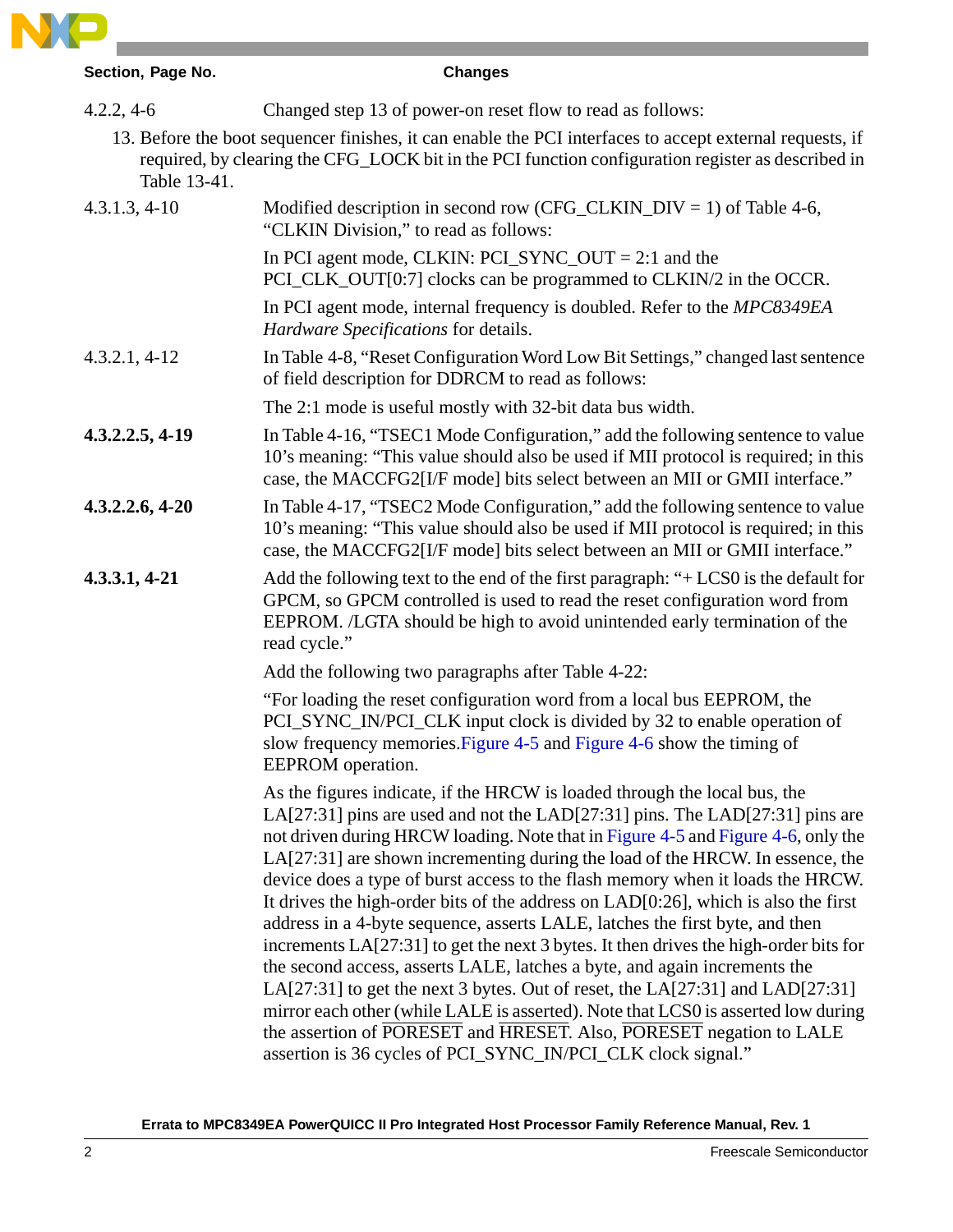





**Figure 4-6. Loading Reset Configuration Words from Local Bus (continued)**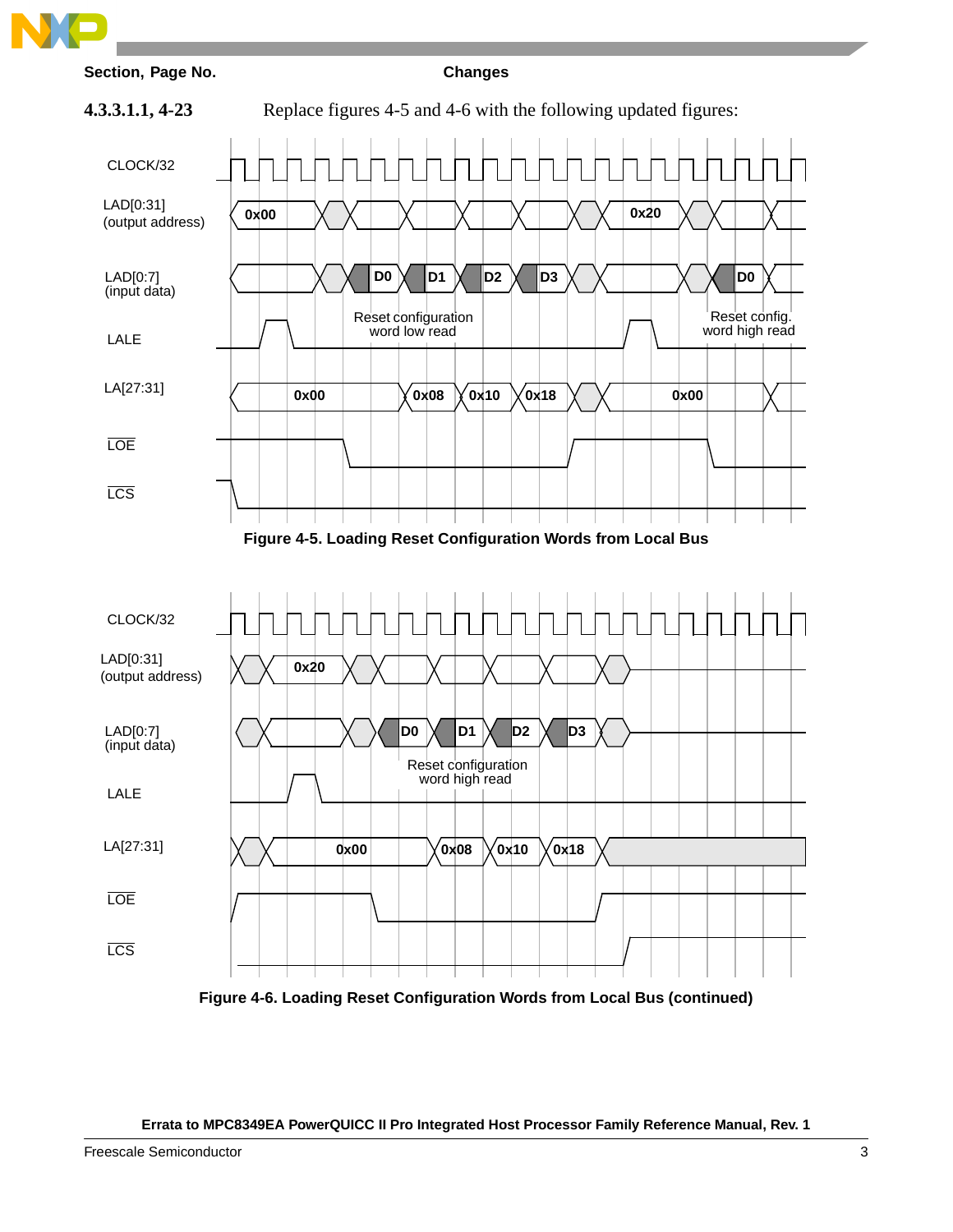

| Section, Page No.          |                                                                                                        | <b>Changes</b>                                                                                                                                                                                                                          |  |  |  |
|----------------------------|--------------------------------------------------------------------------------------------------------|-----------------------------------------------------------------------------------------------------------------------------------------------------------------------------------------------------------------------------------------|--|--|--|
| $4.3.3.2.1, 4-24$          | Changed note to read as follows:                                                                       |                                                                                                                                                                                                                                         |  |  |  |
|                            |                                                                                                        | When reset configuration words are loaded from an $I^2C$ EEPROM, an $I^2C$<br>serial EEPROM of extended addressing type must be used.                                                                                                   |  |  |  |
| $4.4.3, 4-31$              |                                                                                                        | Removed overbar from CFG_CLKIN_DIV in equations at top of page 4-31.                                                                                                                                                                    |  |  |  |
|                            | Units."                                                                                                | In same section, removed first row $(I^2C1)$ from Table 4-26, "Configurable Clock"                                                                                                                                                      |  |  |  |
| $4.5.1.6, 4-36$            |                                                                                                        | Change the first sentence to the following: "RCR, shown in Figure 4-14, can be<br>used by software to initiate a hard reset sequence.                                                                                                   |  |  |  |
| $4.5.2.3, 4-40$            |                                                                                                        | Add the following note to the ENCCM bit field description in Table 4-36, "SCCR<br>Bit Settings": "Note: The encryption core must have the same clock ratio as the<br>USB unit, unless one of them has its clock disabled."              |  |  |  |
|                            | JTAG, and $I^2C1$ clock mode."                                                                         | Modify the first line of the ENCCM bit field description to read "Encryption core,                                                                                                                                                      |  |  |  |
|                            |                                                                                                        | Add the following to SCCR[ENCCM] bit field description's: "01 Encryption<br>core clock/csb_clk ratio is 1:1":                                                                                                                           |  |  |  |
| 5.3.1, 5-16                | In Table 5-20, "System Configuration Register Memory Map," update SICRL<br>reset value to 0x8000_0000. |                                                                                                                                                                                                                                         |  |  |  |
| 5.3.2.4, 5-19              | In Table 5-26, "SPCR Bit Settings," add note to PCIPR as follows:                                      |                                                                                                                                                                                                                                         |  |  |  |
|                            |                                                                                                        | "DMA has the same priority as PCI."                                                                                                                                                                                                     |  |  |  |
| 5.3.2.5, 5-24              |                                                                                                        | Update SICRL bit settings for bits 16 and bit 17 as follows:                                                                                                                                                                            |  |  |  |
| 16 <sup>2</sup><br>GPIO1_K | GPIO1[10]                                                                                              | GTM1_TGATE4/GTM2_TGATE3                                                                                                                                                                                                                 |  |  |  |
| 17 <sup>2</sup><br>GPIO1_J | GPIO1[9]                                                                                               | GTM1_TIN4/GTM2_TIN3                                                                                                                                                                                                                     |  |  |  |
| 5.3.2.6, 5-24              |                                                                                                        | In the second paragraph, change "A value of 0b11 is illegal for all groups" to "A<br>value of Ob11 selects the GPIO mode of the appropriate pin."                                                                                       |  |  |  |
| 5.3.2.6, 5-25              |                                                                                                        | In Figure 5-15, "System I/O Configuration Register High," and Table 5-28,<br>"SICRH Bit Settings": made bits 30-31 (TSOBI1 and TSOBI2) of SICRH<br>reserved. Removed Table 5-29, "SICRH[30-31] Bit Settings," on page 5-28.             |  |  |  |
| 5.3.2.7.1, 5-28            | sets of pins:"                                                                                         | Update introductory sentence to the following: "The DDR debug configuration<br>enables a DDR memory controller to either debug mode in which the DDR<br>SDRAM source ID field and data valid strobe are driven onto one of two optional |  |  |  |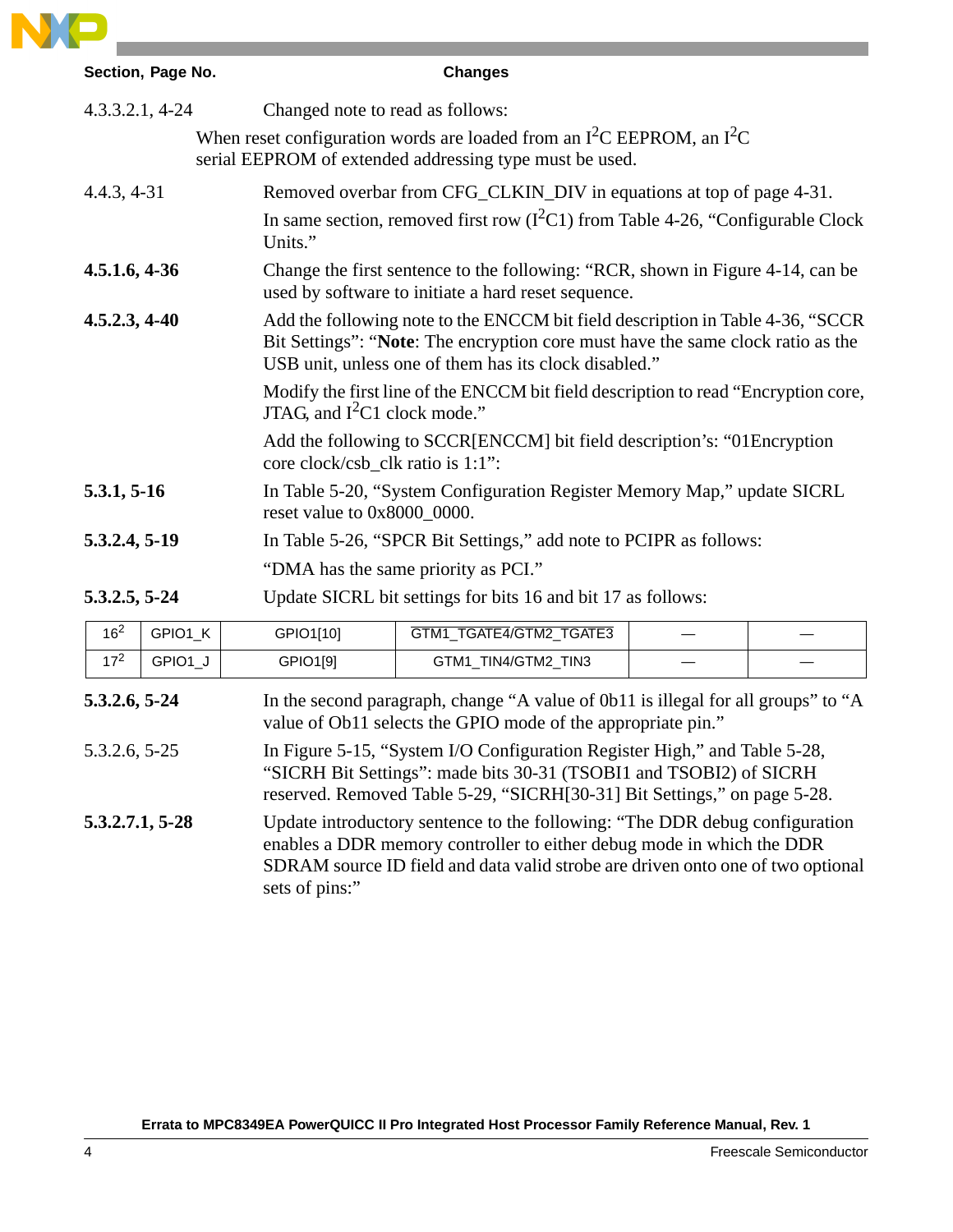

| 5.3.2.8, 5-28 | In first two paragraphs, update 18 $\Omega$ to 18.2 $\Omega$ .                                               |
|---------------|--------------------------------------------------------------------------------------------------------------|
| 5.3.2.8, 5-30 | In Table 5-30, "DDRCDR Field Descriptions," replaced descriptions of fields<br>DSO PZ and DSO NZ as follows: |

#### **Table 5-30. DDRCDR Field Descriptions**

| <b>Bits</b> | <b>Name</b> | <b>Description</b>                                                                                                                                                                                       |
|-------------|-------------|----------------------------------------------------------------------------------------------------------------------------------------------------------------------------------------------------------|
| $2 - 5$     | DSO_PZ      | DDR driver software p-impedance override<br>0000 Half strength-Highest Z<br>1000 Much higher Z than nominal<br>1100 Higher Z than nominal<br>1110 Nominal impedance setting<br>1111 Lower Z than nominal |
| $6 - 9$     | DSO NZ      | DDR driver software n-impedance override<br>0000 Half strength-Highest Z<br>1000 Much higher Z than nominal<br>1100 Higher Z than nominal<br>1110 Nominal impedance setting<br>1111 Lower Z than nominal |

**5.3.2.8, 5-30** In Table 5-30, "DDRCDR Field Descriptions," update the description for the DDR\_TYPE row as shown:

| 13 | YPE | DDR_T Selects voltage level for DDR pads<br>0 DDR2 (1.8V mode) nominal impedance-18 $\Omega$<br>1 DDR1 (2.5V mode) nominal impedance-18 $\Omega$<br>Note: DDR_TYPE must be set according to the logical type of the DDR<br>memory devices, as it effects logic behavior of the DDR controller<br>as well as the physical parameters of the DDR I/O pads. |
|----|-----|----------------------------------------------------------------------------------------------------------------------------------------------------------------------------------------------------------------------------------------------------------------------------------------------------------------------------------------------------------|
|    |     |                                                                                                                                                                                                                                                                                                                                                          |

- **5.3.2.9, 5-30** In Figure 5-17, "DDR Debug Status Register (DDRDSR)," update access and register bits to be read only.
- **5.4.5.2, 5-37** Remove the sentence "This is the default value after soft reset" from the first sub-bullet point of the first bullet point.
- 5.4.5.2, 5-37 Replaced text of second bullet with the following:
	- WDT reset/interrupt output mode

Without software periodic servicing, the software watchdog timer times out and issues a reset or a nonmaskable interrupt (*mcp*), programmed in SWCRR[SWRI].

According to the value of SWCRR[SWRI], the WDT timer causes a hard reset or machine check interrupt to the core.

— Reset mode (SWCRR[SWRI] = 1)

Software watchdog timer causes a hard reset (this is the default value after hard reset)

— Interrupt mode  $(SWCRR[SWRI] = 0)$ 

Software watchdog timer causes a machine check interrupt to the core

**5.5.5.5, 5-43** In Table 5-43, "RTEVR Bit Settings," update AIF bit field description to "The bit is set if the RTC issues an interrupt when the RTC counter value equals RTALR[ALRM]."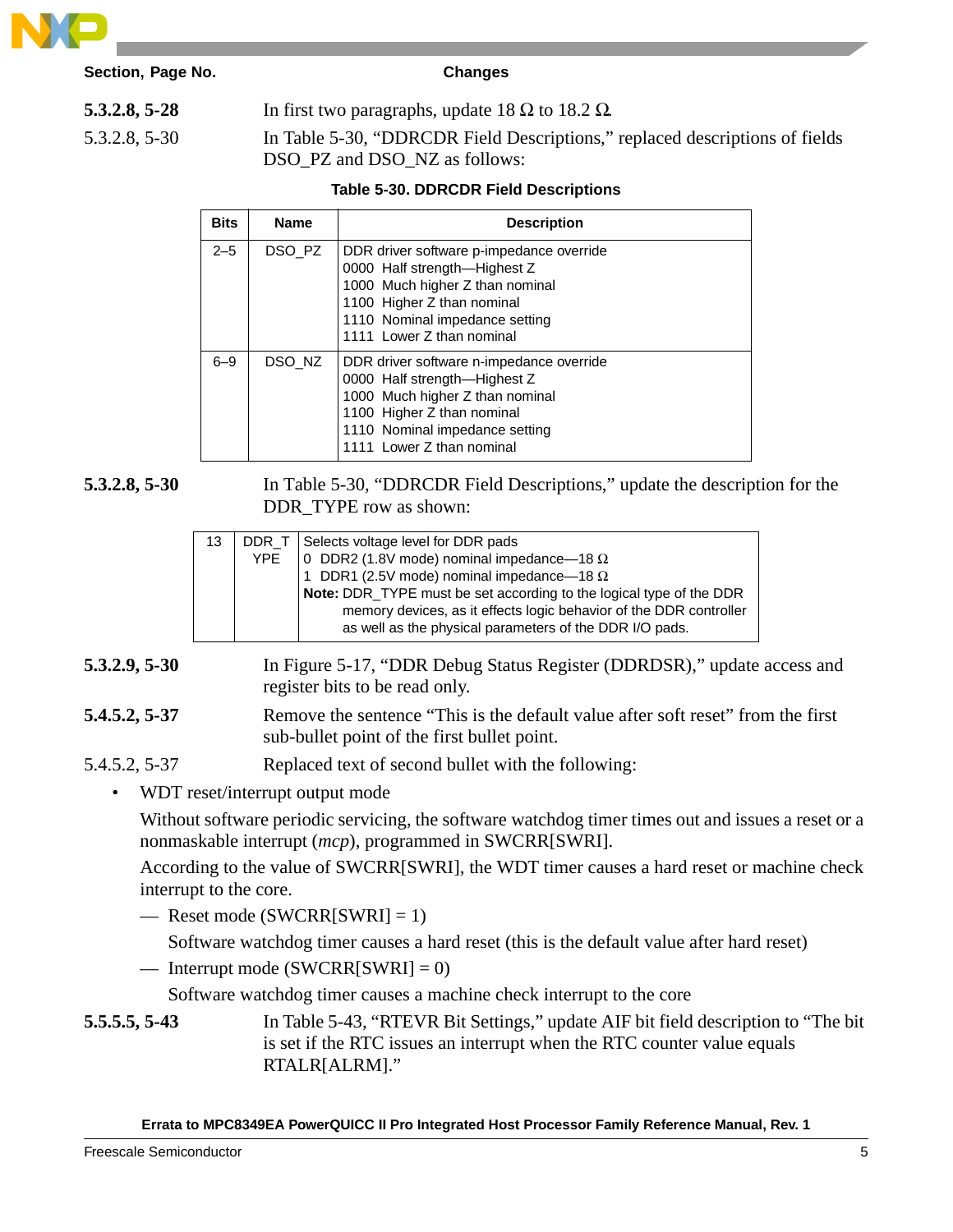

| Section, Page No. | <b>Changes</b>                                                                                                                                                                                                                                                                                                                                                                                   |
|-------------------|--------------------------------------------------------------------------------------------------------------------------------------------------------------------------------------------------------------------------------------------------------------------------------------------------------------------------------------------------------------------------------------------------|
| 5.6.5.5, 5.50     | In Table 5-52, "PTEVR Bit Settings," update PTEVR[PIF] bit field description to<br>"Periodic interrupt flag bit. It is asserted after the SPMPIT counter counts to zero.<br>This status bit should be cleared by software."                                                                                                                                                                      |
| $5.7, 5-52$       | Modified the first paragraph as follows:                                                                                                                                                                                                                                                                                                                                                         |
|                   | The following sections describe theory of operation of the two general purpose<br>(global) timer modules, including a definition of the external signals and the<br>functionality. Additionally, the configuration, control, and status registers are<br>described. Note that individual chapters in this book describe additional specific<br>initialization aspects for each individual block. |
| 5.7.1, 5-52       | Added the following paragraph:                                                                                                                                                                                                                                                                                                                                                                   |
|                   | Note that while the MPC8349EA has two global timer modules, signals<br>GTM2_TOUT2 and GTM2_TOUT4 are not available externally.                                                                                                                                                                                                                                                                   |
| 5.7.2, 5.53       | Update section title to "GTM Features."                                                                                                                                                                                                                                                                                                                                                          |
|                   | Update fifth and sixth items in the bullet list to:                                                                                                                                                                                                                                                                                                                                              |
|                   | Maximum period of ~206 seconds (at 333-MHz bus clock in slow go mode, primary and secondary<br>prescaler = $256$ ) for 16-bit timer                                                                                                                                                                                                                                                              |
|                   | Maximum period of $\sim$ 3298 seconds (at 333-MHz bus clock and prescaler = 256) for 32-bit timer                                                                                                                                                                                                                                                                                                |
| 5.7.3, 5.53       | Update title to "GTM Modes of Operation." Update section to read:                                                                                                                                                                                                                                                                                                                                |
|                   | "The GTM unit can operate in the following modes:                                                                                                                                                                                                                                                                                                                                                |
|                   | • Cascaded modes                                                                                                                                                                                                                                                                                                                                                                                 |
|                   | • Clock source modes                                                                                                                                                                                                                                                                                                                                                                             |
|                   | • Reference modes                                                                                                                                                                                                                                                                                                                                                                                |
|                   | • Capture modes"                                                                                                                                                                                                                                                                                                                                                                                 |
| 5.7.4.2, 5-55     | In Table 5-54, "GTM External Signals—Detailed Signal Descriptions," update the<br>state meaning of signal TGATEn description from "In a reset gate mode" to "In<br>a restart gate mode"                                                                                                                                                                                                          |
|                   | In the state meaning of signal TOUTn, clarify #2 by changing "TOUTn changes"<br>occur on the rising edge of the system clock" to "TOUT n begins or stops counting,<br>depending on the signal state and the configured mode."; also clarify Timing by<br>changing "system clock" to "timer input clock."                                                                                         |
| 5.7.6.1, 5-65     | In the second paragraph following the bulleted list, update 65,537 to 65,536.                                                                                                                                                                                                                                                                                                                    |
|                   | In the third paragraph, update the final sentence to read "The maximum period"<br>(when the reference value is all ones and the prescaler divides by 256) for one<br>16-bit timer is $\sim$ 206 s at 333 MHz."                                                                                                                                                                                   |
| 5.7.6.3, 5-66     | In the note at the end of the section, update "the counter begins counting after"<br>to "the counter begins or stops counting after one system clock when working with<br>the internal clock."                                                                                                                                                                                                   |
| $6.1.1, 6-1$      | Added the following note to section: "Write accesses to different interfaces are not<br>guaranteed to finish in order."                                                                                                                                                                                                                                                                          |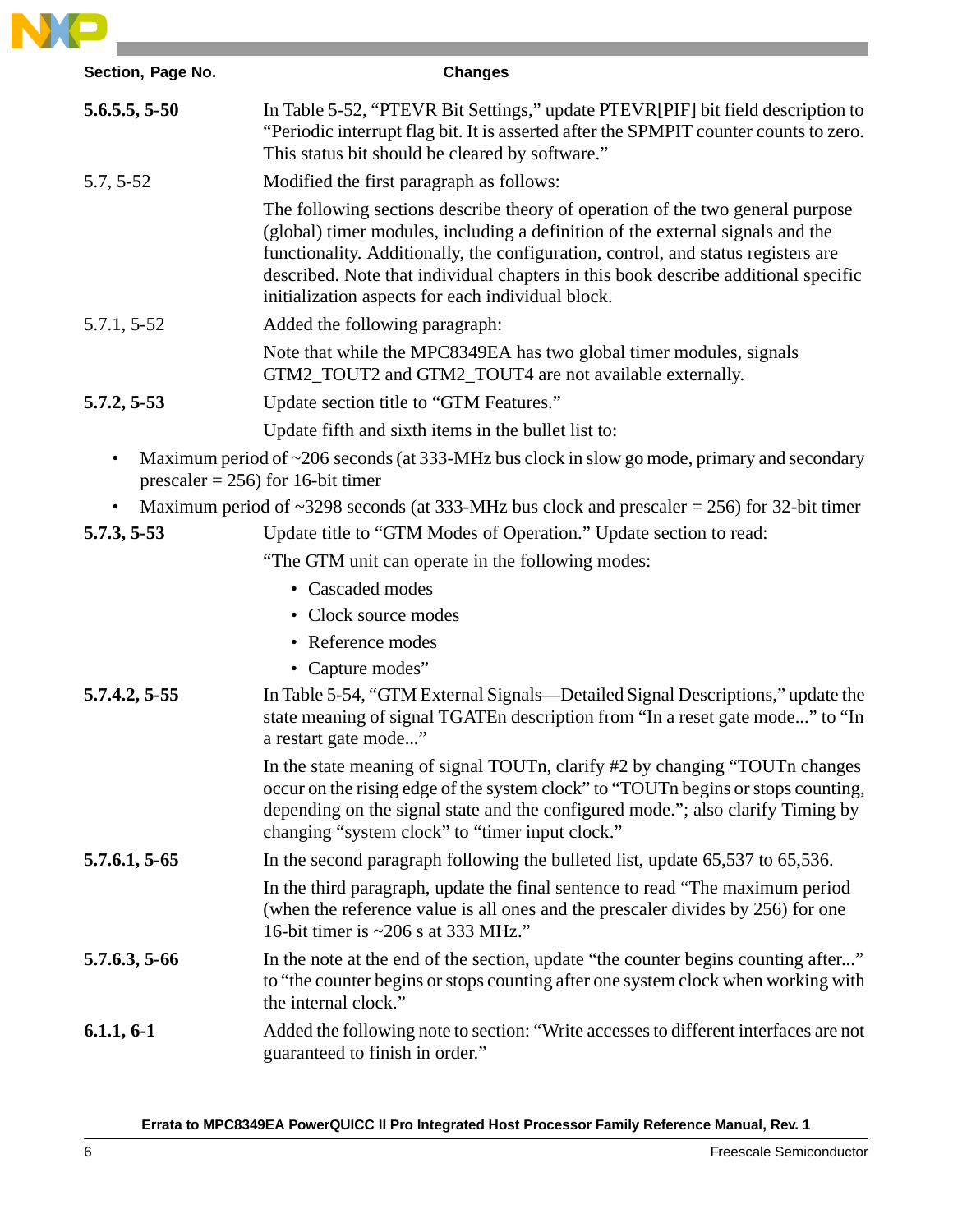

| Section, Page No. | <b>Changes</b>                                                                                                                           |
|-------------------|------------------------------------------------------------------------------------------------------------------------------------------|
| 6.2.1, 6.3        | In Table 6-2, "ACR Field Descriptions, change reserved fields throughout table to<br>read "Reserved, write should preserve reset value." |
| 6.2.3, 6.5        | Add the following section. Renumber subsequent sections accordingly.                                                                     |

# **6.2.3 Arbiter Transfer Error Register (ATER)**

Arbiter transfer error register (ATER) specifies, which kind of events are considered as error events. If event is defined as non error event, it also won't be reported neither in event register nor in event attributes and address registers. For transfer types, that are not defined as error events, arbiter also does not end address/data tenures. Figure 6-3 shows the fields of ATER.





Table 6-4 defines the bit fields of ATER.

**Table 6-4. ATER Bit Settings**

| <b>Bits</b> | <b>Name</b> | <b>Description</b>                                                                                                                                                                                                                                                                                                                                     |
|-------------|-------------|--------------------------------------------------------------------------------------------------------------------------------------------------------------------------------------------------------------------------------------------------------------------------------------------------------------------------------------------------------|
| $0 - 25$    |             | Write reserved, read $= 0$                                                                                                                                                                                                                                                                                                                             |
| 26          | <b>ETEA</b> | External TEA.<br>Specifies, whether assertion of TEA signal by one of the slaves is going be reported in arbiter event<br>registers.<br>0 Assertion of $\overline{TEA}$ signal by one of the slaves isn't reported in arbiter event registers.<br>1 Assertion of TEA signal by one of the slaves is reported in arbiter event registers.               |
| 27          | <b>RES</b>  | Reserved transfer type.<br>Specifies, whether transaction with reserved transfer type will be reported in arbiter event registers.<br>0 Reserved transaction isn't reported in arbiter event registers.<br>1 Reserved transaction is reported in arbiter event registers.                                                                              |
| 28          | <b>ECW</b>  | External Control Word transfer type.<br>Specifies, whether transaction with external control word transfer type will be reported in arbiter<br>event registers.<br>0 External control word read/write transaction isn't reported in arbiter event registers.<br>1 External control word read/write transaction is reported in arbiter event registers. |
| 29          | AO          | Address Only transfer type.<br>Specifies, whether transaction with address only transfer type will be reported in arbiter event<br>registers.<br>0 Address only transaction isn't reported in arbiter event registers.<br>1 Address only transaction is reported in arbiter event registers.                                                           |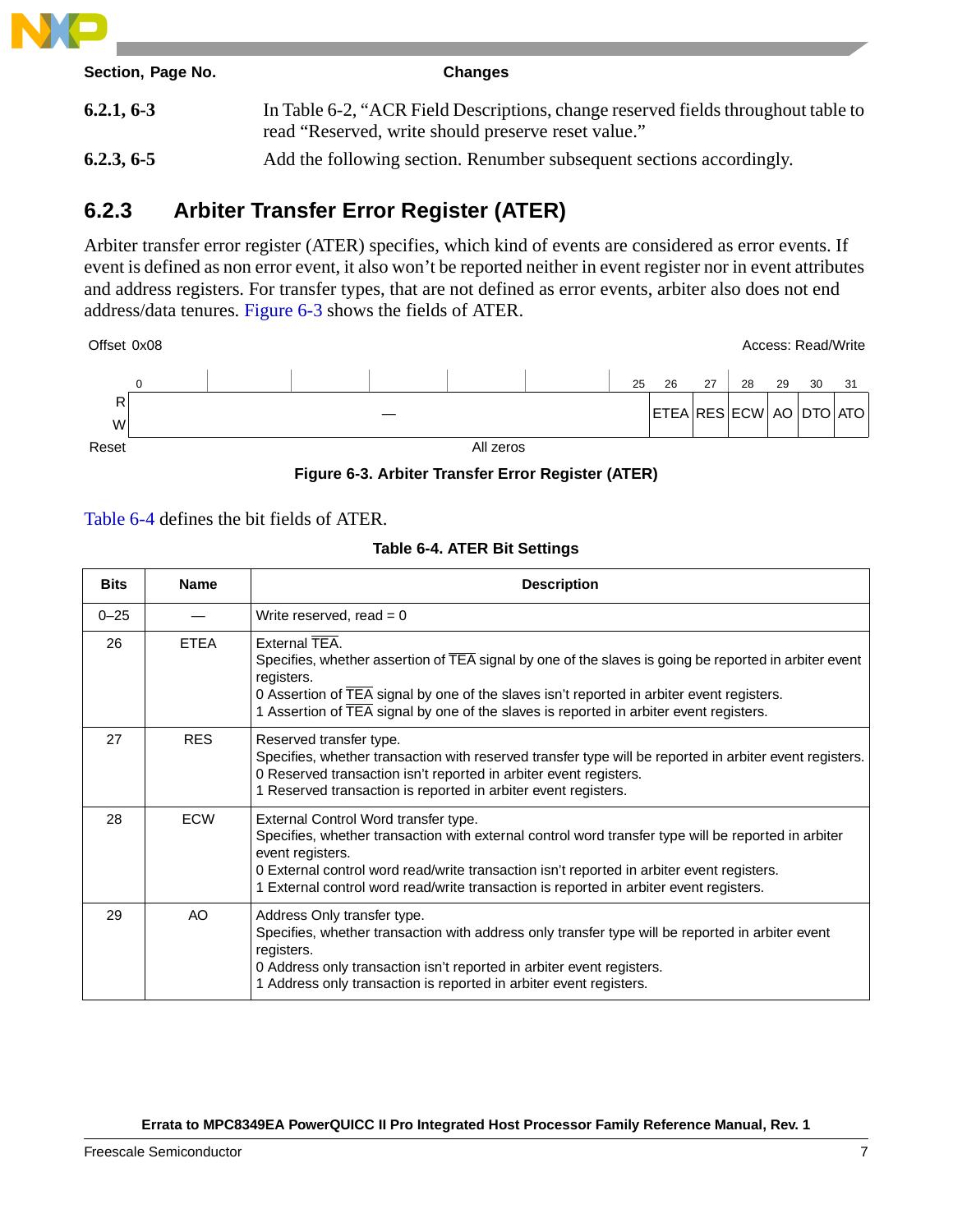

### **Table 6-4. ATER Bit Settings**

| <b>Bits</b>       | <b>Name</b> | <b>Description</b>                                                                                                                                                                                                                                                                                                                                                                                                                                |
|-------------------|-------------|---------------------------------------------------------------------------------------------------------------------------------------------------------------------------------------------------------------------------------------------------------------------------------------------------------------------------------------------------------------------------------------------------------------------------------------------------|
| 30                | <b>DTO</b>  | DTO - Data Time Out.<br>Specifies, whether data tenure time out will be reported in arbiter event registers.<br>0 Data time out isn't reported in arbiter event registers.<br>1 Data time out is reported in arbiter event registers.                                                                                                                                                                                                             |
| 31                | <b>ATO</b>  | ATO - Address Time Out.<br>Specifies, whether address tenure time out will be reported in arbiter event registers.<br>0 Address time out isn't reported in arbiter event registers.<br>1 Address time out is reported in arbiter event registers.                                                                                                                                                                                                 |
| 6.2.6, 6.8        |             | In Figure 6-6, "Arbiter Event Attributes Register (AEATR)," update the access<br>from read/write to read only.                                                                                                                                                                                                                                                                                                                                    |
| 6.2.7, 6.9        |             | In Figure 6-7, "Arbiter Event Address Register (AEADR)," update the access<br>from read/write to read only.                                                                                                                                                                                                                                                                                                                                       |
| $6.3.1.3, 6-13$   |             | Update final sentence in paragraph to read "After the completion of snoop<br>copyback, the arbiter grants the bus to the most ahead master among those masters<br>which have an active bus request signal at that time, which may or may not be the<br>same master that had its transaction ARTRYed. Only when a transaction address<br>phase is completed with no ARTRY (and no repeat conditions), the master moves<br>to the end of the line." |
| $7.3.1, 7-14$     |             | Removed performance monitor registers from Figure 7-2, both from user model<br>and supervisor model.                                                                                                                                                                                                                                                                                                                                              |
| $7.3.1.3.3, 7-20$ |             | In Table 7-2, "e300 HIDO Bit Descriptions, add the following note to EBA and<br>EBD field descriptions: "Do not set this bit; the CSB does not have parity signals.                                                                                                                                                                                                                                                                               |
| 7.3.1.3.3, 7-22   |             | Added new table to show how HID0[ECLK] and HID0[SBCLK] are used to set<br>frequency of <i>clk_out</i> signal.                                                                                                                                                                                                                                                                                                                                     |

#### **Table 7-3. Using HID0[ECLK] and HID0[SBCLK] to Configure clk\_out**

| hreset   | <b>ECLK</b> | <b>SBCLK</b> | clk_out                                                 |
|----------|-------------|--------------|---------------------------------------------------------|
| Asserted | x           | X            | Bus clock (small pulse for every rising edge of sysclk) |
| Negated  | 0           | 0            | Clock output off                                        |
|          |             |              | Core clock/2                                            |
|          |             | 0            | Core clock                                              |
|          |             |              | Bus clock                                               |

7.3.2.2, 7-27 Removed last bullet and sub-bullets concerning performance monitor instructions (**mfmpr** and **mtmpr**); these instructions are not supported on this device.

**8.4.2, 8-5** In Table 8-2, "IPIC External Signals—Detailed Signal Descriptions," in the IRQ[0:7] state meaning description, remove the following sentence fragment: "(according to the programmed polarity),"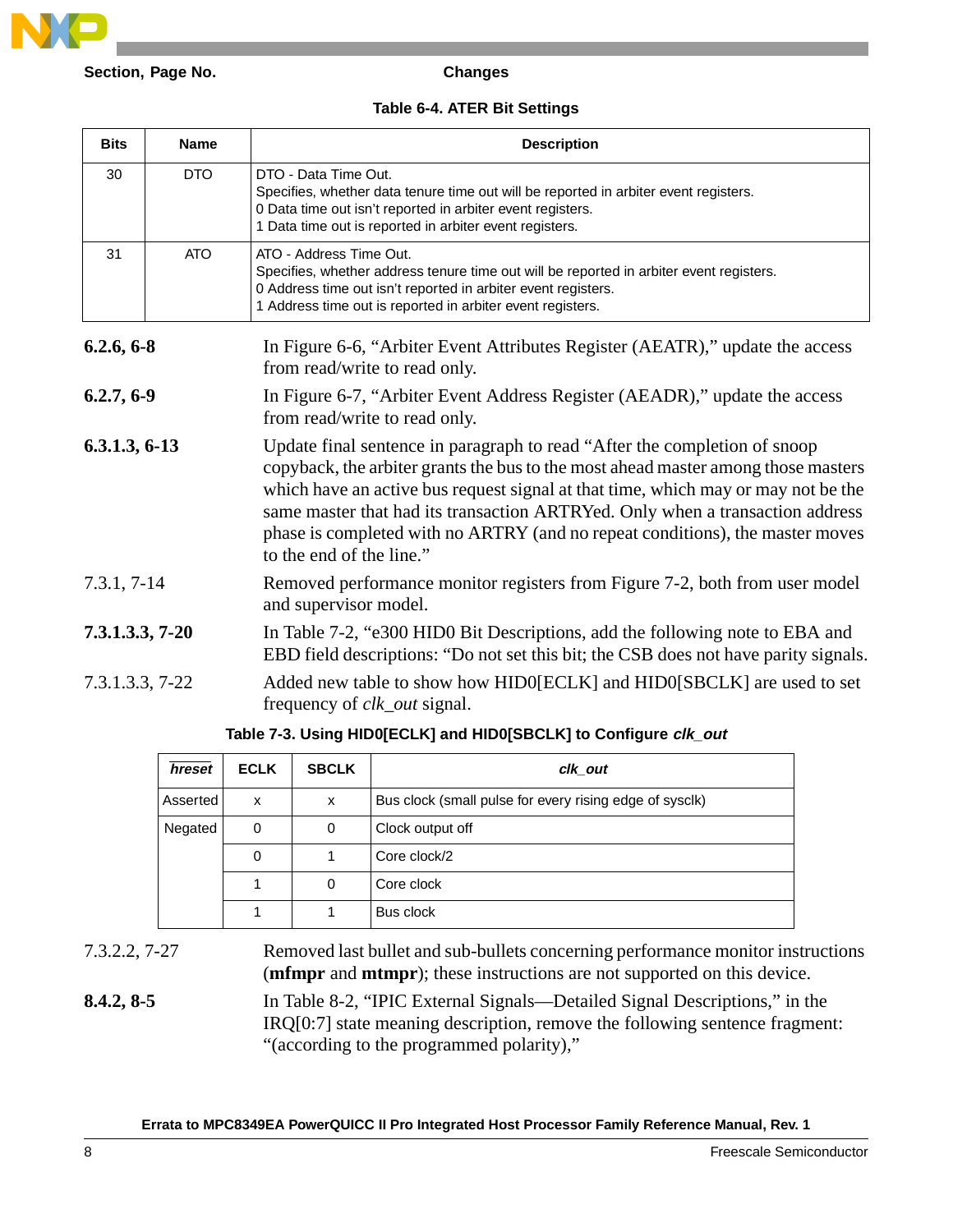

| $8.5.2, 8-10-8-11$ | In Table 8-6, "IVEC/CVEC/MVEC Field Definition," changed the interrupt<br>meaning for interrupt ID number 69 from USB MPH to MU and for 71 from USB<br>MPH to DMA.                                                                                                                                                                                                                                                                                                         |
|--------------------|----------------------------------------------------------------------------------------------------------------------------------------------------------------------------------------------------------------------------------------------------------------------------------------------------------------------------------------------------------------------------------------------------------------------------------------------------------------------------|
| 8.5.2, 8-11        | In Table 8-6, "IVEC/CVEC/MVEC Field Definition," update the Interrupt Vector<br>range for Interrupt ID number 92-127 to "0b101_1111-0b111_1111"                                                                                                                                                                                                                                                                                                                            |
| 8.5.11, 8-20       | In Figure 8-14, "System External Interrupt Mask Register (SEMSR)," change the<br>text appearing under the reset values of $0-15$ bits from: "The reset values of<br>implemented bits reflect the values of the external IRQ signals. Reserved bits are<br>zeros." to "All zeros."                                                                                                                                                                                          |
|                    | In addition, remove the second footnote.                                                                                                                                                                                                                                                                                                                                                                                                                                   |
| 8.5.16, 8-25       | In Table 8-25, "SIFCR_H Field Descriptions," and Table 8-26, "SIFCR_L Field<br>Descriptions," changed description to read " corresponds to an internal interrupt<br>source"                                                                                                                                                                                                                                                                                                |
| Chapter 9          | Removed all references to differential strobe signals (MDQS).                                                                                                                                                                                                                                                                                                                                                                                                              |
| $9.1, 9-1$         | Changed first sentence to read as follows:                                                                                                                                                                                                                                                                                                                                                                                                                                 |
|                    | The fully programmable DDR SDRAM controller supports most JEDEC standard<br>x8, x16, or x32 DDR and DDR2 memories available.                                                                                                                                                                                                                                                                                                                                               |
| 9.3.1, 9.3         | Added a note before Table 9-1, "DDR Memory Interface Signal Summary," as<br>follows:                                                                                                                                                                                                                                                                                                                                                                                       |
|                    | "The MCKE logic LOW state cannot be guaranteed in the first moments (50-200<br>ns) following /PORESET assertion. This will cause the DDR to exit from<br>self-refresh mode. To prevent exit from the self-refresh mode, it is recommended<br>to use /HRESET instead of /PORESET. However, while using /PORESET, an<br>external circuit is needed for the MCKE logic to force the signal low during<br>/PORESET assertion, and to prevent exit from the self-refresh mode." |
| 9.3.2.1, 9.5       | Replaced description of MDQS as follows:                                                                                                                                                                                                                                                                                                                                                                                                                                   |
|                    | Data strobes. Inputs with read data, outputs with write data.                                                                                                                                                                                                                                                                                                                                                                                                              |
| 9.3.2.1, 9.5       | In Table 9-3, "Memory Interface Signals-Detailed Signal Descriptions," update<br>the timing signal description of MA[14:0] to:                                                                                                                                                                                                                                                                                                                                             |
|                    | "Assertion/Negation—The address lines are only driven when the controller has<br>a command scheduled to issue on the address/CMD bus; otherwise they will be at<br>high-Z. It is valid when a transaction is driven to DRAM (when MCSn is active)."                                                                                                                                                                                                                        |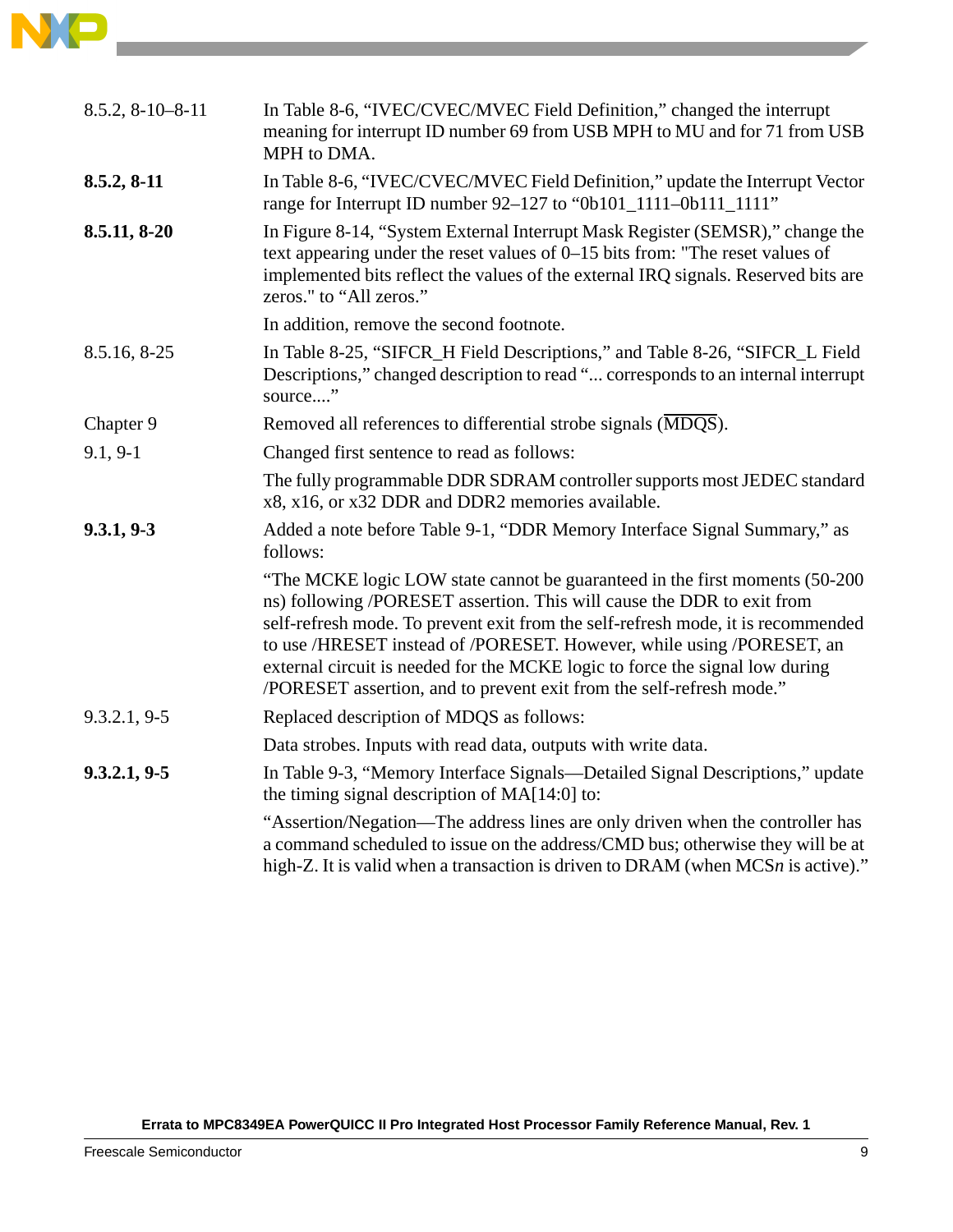

#### 9.4.1.6, 9-18 Modified descriptions of TIMING\_CFG\_2 fields CPO and FOUR\_ACT as follows:

| <b>Bits</b> | <b>Name</b>      | <b>Description</b>                                                                                                                                                                                                                                                                                                                                                                                                                                                                                                                                                                                                                     |
|-------------|------------------|----------------------------------------------------------------------------------------------------------------------------------------------------------------------------------------------------------------------------------------------------------------------------------------------------------------------------------------------------------------------------------------------------------------------------------------------------------------------------------------------------------------------------------------------------------------------------------------------------------------------------------------|
| $4 - 8$     | CPO <sup>1</sup> | MCAS-to-preamble override. Defines the number of DRAM cycles between when a read is issued<br>and when the corresponding DQS preamble is valid for the memory controller. For these<br>decodings, "READ_LAT" is equal to the CAS latency plus the additive latency.<br>00000READ_LAT + 1<br>01100READ LAT + 5/2<br>00001Reserved<br>01101READ LAT + 11/4<br>00010READ LAT<br>$01110$ READ LAT + 3<br>00011READ_LAT + 1/4<br>01111READ_LAT + 13/4<br>00100READ_LAT + 1/2<br>10000READ LAT + 7/2<br>00101READ_LAT + 3/4<br>10001READ_LAT + 15/4<br>00110READ_LAT + 1<br>10010READ_LAT + 4<br>00111READ_LAT + 5/4<br>10011READ LAT + 17/4 |
|             |                  | $01000$ READ LAT + 3/2<br>10100READ LAT + 9/2<br>01001READ LAT + $7/4$<br>10101READ_LAT + 19/4<br>$01010$ READ LAT + 2<br>10110-11111 Reserved<br>01011READ LAT + $9/4$                                                                                                                                                                                                                                                                                                                                                                                                                                                                |
|             |                  | $\cdots$                                                                                                                                                                                                                                                                                                                                                                                                                                                                                                                                                                                                                               |
| $26 - 31$   | FOUR_ACT         | Window for four activates $(t_{FAW})$ . This is applied to DDR2 with eight logical banks only. Must be set<br>to 0001 for DDR1.<br>000000Reserved<br>.<br>0000011 cycle<br>01001119 cycles<br>01010020 cycles<br>0000102 cycles<br>0000113 cycles<br>010101-111111 Reserved<br>0001004 cycles                                                                                                                                                                                                                                                                                                                                          |

#### **Table 9-11. TIMING\_CFG\_2 Register Field Descriptions**

<sup>1</sup> For CPO decodings other than 00000 and 11111, 'READ\_LAT' is rounded up to the next integer value

9.4.1.7, 9-20 In Table 9-12, "DDR\_SDRAM\_CFG Field Descriptions," added notes to RD\_EN and 2T\_EN field descriptions stating that these fields must not both be set at the same time.

## **9.4.1.7, 9-20** In Table 9-12, "DDR\_SDRAM\_CFG Field Descriptions," modify the notes in the 8\_BE field description to read as follows:

**Note:** DDR1 must use 8-beat bursts when using 32-bit bus mode (32\_BE = 1) and 4-beat bursts when using 64-bit bus mode.

**Note:** DDR2 must use 4-beat bursts when using 32/64-bit bus mode.

9.4.1.8, 9-23 Changed setting 01 of DDR\_SDRAM\_CONFIG\_2[DQS\_CFG] to reserved.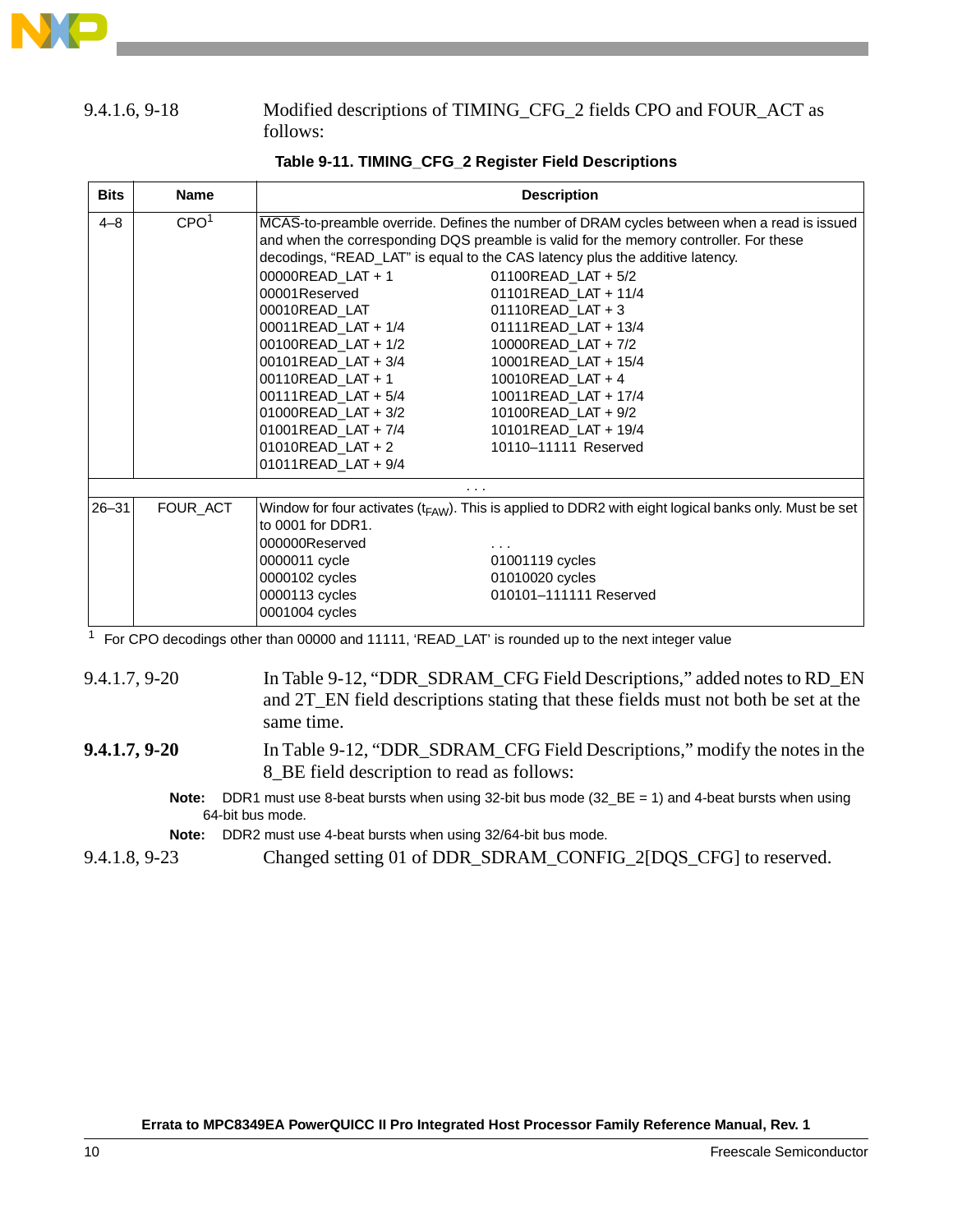

#### 9.4.1.14, 9-28 Replaced this section with the following:

The DDR SDRAM clock control configuration register, shown in Figure 9-15, provides a 1/4-cycle clock adjustment.



**Figure 9-15. DDR SDRAM Clock Control Configuration Register (DDR\_SDRAM\_CLK\_CNTL)**

#### Table 9-20 describes the DDR\_SDRAM\_CLK\_CNTL fields.

#### **Table 9-20. DDR\_SDRAM\_CLK\_CNTL Field Descriptions**

| <b>Bits</b>                      | <b>Name</b>             | <b>Description</b>                                                                                                                                                                                                                                                                                                                                                                                                                                                                                                                                                                                                             |  |  |  |  |  |  |  |  |  |
|----------------------------------|-------------------------|--------------------------------------------------------------------------------------------------------------------------------------------------------------------------------------------------------------------------------------------------------------------------------------------------------------------------------------------------------------------------------------------------------------------------------------------------------------------------------------------------------------------------------------------------------------------------------------------------------------------------------|--|--|--|--|--|--|--|--|--|
| $0 - 4$                          |                         | Reserved                                                                                                                                                                                                                                                                                                                                                                                                                                                                                                                                                                                                                       |  |  |  |  |  |  |  |  |  |
| $5 - 7$                          | CLK_ADJUST Clock adjust | 000 Clock will be launched aligned with address/command<br>Clock will be launched 1/4 applied cycle after address/command<br>001<br>Clock will be launched 1/2 applied cycle after address/command<br>010<br>Clock will be launched 3/4 applied cycle after address/command<br>011<br>100<br>Clock will be launched 1 applied cycle after address/command<br>101-111Reserved                                                                                                                                                                                                                                                   |  |  |  |  |  |  |  |  |  |
| 8                                |                         | Reserved, should be set to 0                                                                                                                                                                                                                                                                                                                                                                                                                                                                                                                                                                                                   |  |  |  |  |  |  |  |  |  |
| $9 - 31$                         |                         | Reserved                                                                                                                                                                                                                                                                                                                                                                                                                                                                                                                                                                                                                       |  |  |  |  |  |  |  |  |  |
| 9.4.1.23, 9-33<br>9.4.1.27, 9-36 |                         | In Figure 9-24, "Memory Data Path Read Capture ECC Register<br>(CAPTURE_ECC)," extend bit field for ECE from 24–31 to 16–31.<br>In Table 9-29, "CAPTURE_ECC Field Descriptions," add the following:<br>16:23-8-bit ECC code for 1st 32 bits<br>24:31-8-bit ECC code for 2nd 32 bits<br>Note: In 64-bit mode, only 24-31 should be used, although 16-23 shows the 8-bit ECC code<br>replicated.<br>In Table 9-33, "Capture_Attributes Field Descriptions," add the following to the<br>TSIZ field description:<br>000 4 double words<br>001 1 double word<br>010 2 double words<br>011 3 double words<br><b>Others Reserved</b> |  |  |  |  |  |  |  |  |  |
| 9.5, 9.39                        |                         | In paragraph after Figure 9-31, update final sentence to read, "Bank sizes up to<br>2 Gbits (maximum total physical memory size of 4 Gbytes) are supported,<br>providing up to a maximum of 4 Gbits."                                                                                                                                                                                                                                                                                                                                                                                                                          |  |  |  |  |  |  |  |  |  |
| 9.5.3, 9.50                      |                         | Added sentence to 6th bullet (mode register set): "For DDR2 in 32-bit bus mode,<br>all 32-byte burst accesses from the platform are split into two 16-byte (that is, 4<br>beat) accesses to the SDRAMs in the memory controller."                                                                                                                                                                                                                                                                                                                                                                                              |  |  |  |  |  |  |  |  |  |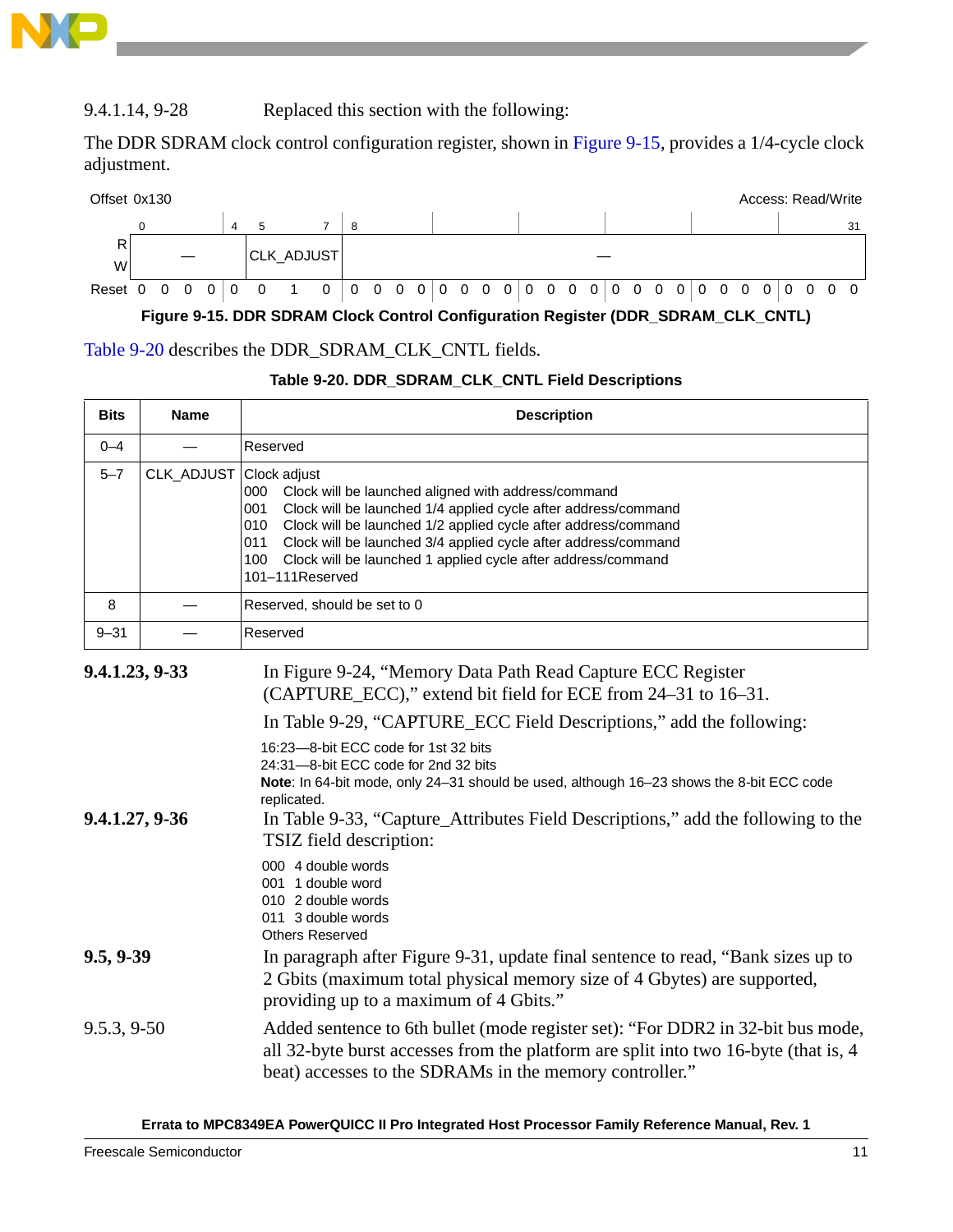

**9.5.6, 9-56** Add the following note after the first paragraph:

### **NOTE**

Application system board must assert the reset signal on DDR memory devices until software is able to program the DDR memory controller configuration registers, and must deassert the reset signal on DDR memory devices before DDR\_SDRAM\_CFG[MEM\_EN] is set. This ensures that the DDR memory devices are held in reset until a stable clock is provided and, further, that a stable clock is provided before memory devices are released from reset.

# **9.5.11, 9-62** Add the following text before Table 9-49: "In 32-bit mode, Table 9-49 is split into 2 halves. The first half, consisting of rows 0–31, is used to calculate the ECC bits for the first 32 data bits of any 64-bit granule of data. This always applies to the odd data beats on the DDR data bus. The second half of the table, consisting of rows 32–63, is used to calculate the ECC bits for the second 32 bits of any 64-bit granule of data. This always applies to the even data beats on the DDR data bus."

9.6.1, 9-69 Changed DDR2 setting for DQS\_CFG (in Table 9-53) to 'Should be set to 00.'

**9.6.1, 9-70** In Table 9-53, "Programming Differences Between Memory Types," update the following rows: as shown

| ODT PD EXIT | <b>IODT Powerdown</b> | DDR <sub>1</sub> | Should be set to 0001                                                                                                           |
|-------------|-----------------------|------------------|---------------------------------------------------------------------------------------------------------------------------------|
|             | Exit                  | DDR <sub>2</sub> | Should be set according to the DDR2 specifications for the<br>memory used. The JEDEC parameter this applies to is<br>$t_{AYPD}$ |
| FOUR ACT    | Four Activate         | IDDR1            | Should be set to 00001                                                                                                          |
|             | Window                | DDR <sub>2</sub> | Should be set according to the specifications for the<br>memory used $(t_{FAW})$ . Only applies to eight logical banks.         |

10.3.1.3, 10-18 Updated MAR (memory address register) to show that field A is 32 bits wide (bits  $0 - 31$ ).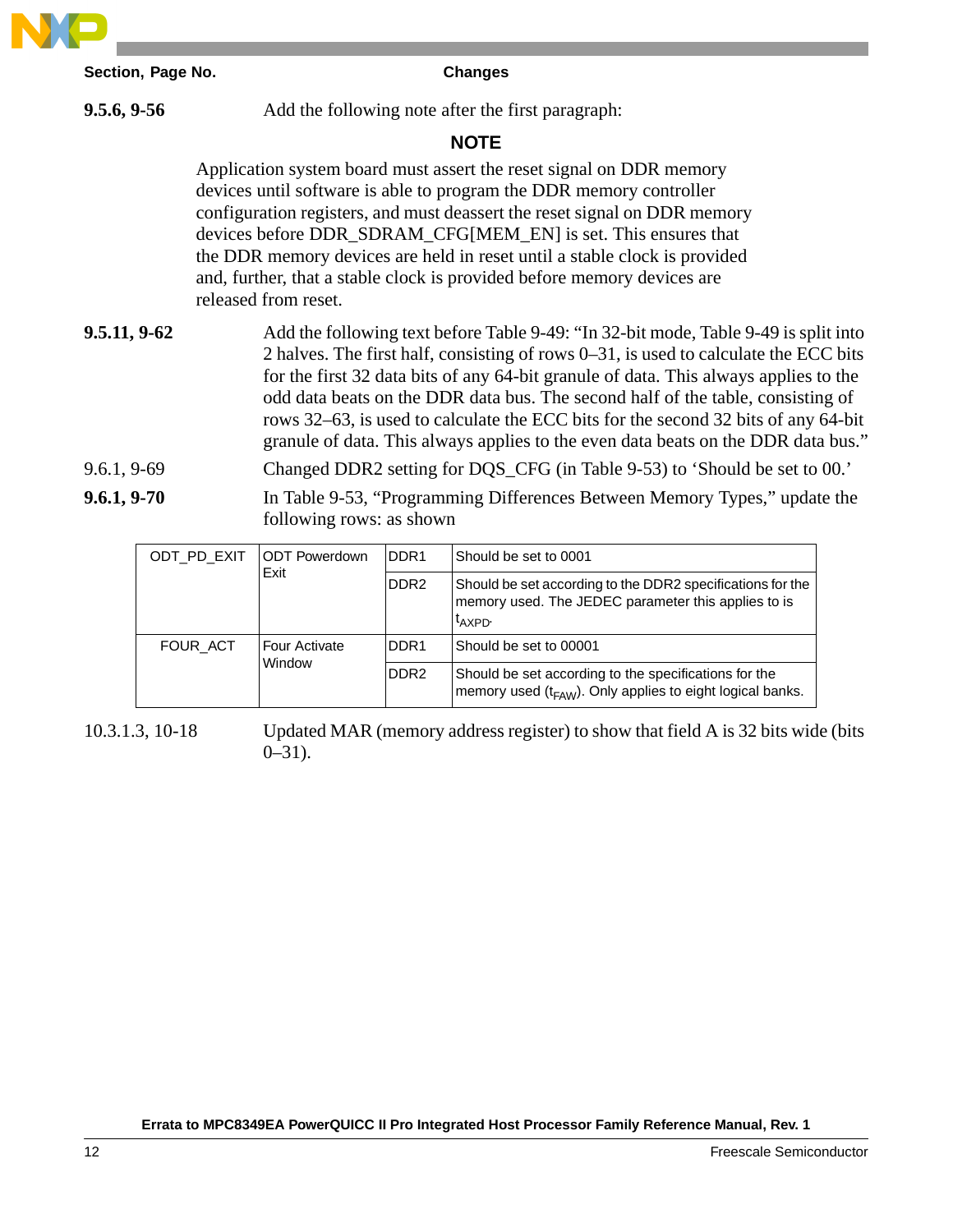









**Figure 10-33. External Termination of GPCM Access (PLL Bypass Mode)**

**10.4.4, 10-59** Add the following statement to the end of the first paragraph: "A gap of two dead LCLK cycles is present on the UPM interface between UPM transactions."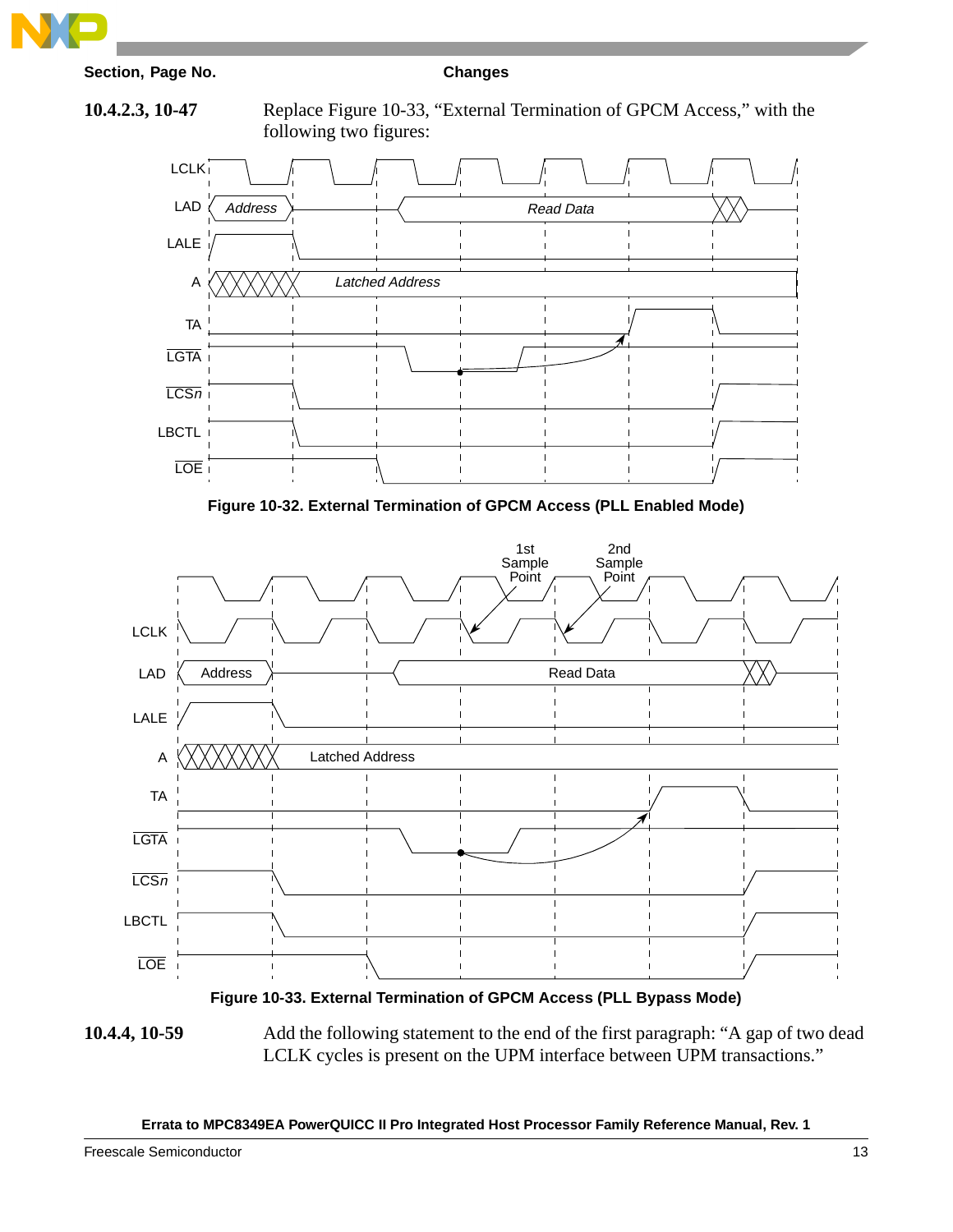

| Section, Page No.                                                           | <b>Changes</b>                                                                                                                                                                                                                                                                                              |  |  |  |  |  |  |  |  |
|-----------------------------------------------------------------------------|-------------------------------------------------------------------------------------------------------------------------------------------------------------------------------------------------------------------------------------------------------------------------------------------------------------|--|--|--|--|--|--|--|--|
| 10.4.4.2, 10-63                                                             | Add the following guidelines to end of section: "For proper signalling, the<br>following guidelines must be followed while programming UPM RAM words:                                                                                                                                                       |  |  |  |  |  |  |  |  |
| $\bullet$                                                                   | For UPM reads, program UTA and LAST in the same or consecutive RAM words.                                                                                                                                                                                                                                   |  |  |  |  |  |  |  |  |
| ٠                                                                           | For UPM burst reads, program last UTA and LAST in the same or consecutive RAM words.                                                                                                                                                                                                                        |  |  |  |  |  |  |  |  |
| For UPM writes, program UTA and LAST in the same RAM word.<br>$\bullet$     |                                                                                                                                                                                                                                                                                                             |  |  |  |  |  |  |  |  |
| For UPM burst writes, program last UTA and LAST in the same RAM word."<br>٠ |                                                                                                                                                                                                                                                                                                             |  |  |  |  |  |  |  |  |
| 10.4.4.4.1, 10-66                                                           | In Table 10-30, "UPM RAM Word Field Descriptions" add the following note to<br>RAM words fields LOOP and AMX: "AMX must not change values in any RAM<br>word which begins a loop."                                                                                                                          |  |  |  |  |  |  |  |  |
| 10.4.4.4.7, 10-71                                                           | Add note "AMX must not change values in any RAM word which begins a loop."                                                                                                                                                                                                                                  |  |  |  |  |  |  |  |  |
| 10.4.4.4.10, 10-73                                                          | In the second paragraph, add the following sentence before the final sentence:<br>"Setting the WAEN bit for the first RAM word does not have any effect since the<br>first RAM word signifies the start of a new bus cycle and the initial values of the<br>signals driven onto the bus should be present." |  |  |  |  |  |  |  |  |
| 10.5.6.3, 10-98                                                             | In paragraph beginning, "The remaining issue is the synchronization of the UPM<br>cycles" change parenthetical in final sentence to $(LGPLn$ are 1 when inactive).                                                                                                                                          |  |  |  |  |  |  |  |  |
| 11.4.1, 11-3                                                                | In Table 11-2, "POTARn Field Descriptions, add the following sentence to the TA<br>bit field description: "The translation address must be aligned based on the<br>window's size."                                                                                                                          |  |  |  |  |  |  |  |  |
| $12.4.1, 12-5$                                                              | In Figure 12-2, "Outbound Message Interrupt Status Register (OMISR)," update<br>bits 0 and 1 to w1c and user access to "mixed."                                                                                                                                                                             |  |  |  |  |  |  |  |  |
| 12.4.2, 12-6                                                                | Update second sentence in the register description paragraph to "OMIMR can be<br>read from the CSB or the PCI bus, but it can be written only from the PCI bus."                                                                                                                                            |  |  |  |  |  |  |  |  |
| 12.4.6, 12-9                                                                | Changed IMISR access to mixed—bits IM1I and IM0I are w1c.                                                                                                                                                                                                                                                   |  |  |  |  |  |  |  |  |
| 12.4.6, 12-9                                                                | Replaced first paragraph with the following:                                                                                                                                                                                                                                                                |  |  |  |  |  |  |  |  |
|                                                                             | The IMISR contains the interrupt status of the doorbell and message register<br>events. Writing a 1 to IM1I clears the bit. The events are generated by the PCI<br>masters.                                                                                                                                 |  |  |  |  |  |  |  |  |
| 12.4.7, 12-11                                                               | Replaced first paragraph with the following:                                                                                                                                                                                                                                                                |  |  |  |  |  |  |  |  |
|                                                                             | This register contains the interrupt mask of the doorbell and message register<br>events generated by the PCI master. Figure 12-9 shows the IMIMR fields.                                                                                                                                                   |  |  |  |  |  |  |  |  |
| 12.4.8.1, 12-13                                                             | In Table 12-11, "DMAMRn Field Descriptions," added the following to bit fields<br>DAHE and SAHE:                                                                                                                                                                                                            |  |  |  |  |  |  |  |  |
|                                                                             | "The DMA does not support address hold when external trigger mode is selected<br>$(EMSEN = 1)$ ."                                                                                                                                                                                                           |  |  |  |  |  |  |  |  |
| 12.4.8.1, 12-13                                                             | In Table 12-11, "DMAMRn Field Descriptions," update the TEM bit description<br>to read:                                                                                                                                                                                                                     |  |  |  |  |  |  |  |  |
|                                                                             | 0 The DMA will halt when a transfer error occurs.<br>1 The DMA will complete the transfer regardless of whether a transfer error occurs.                                                                                                                                                                    |  |  |  |  |  |  |  |  |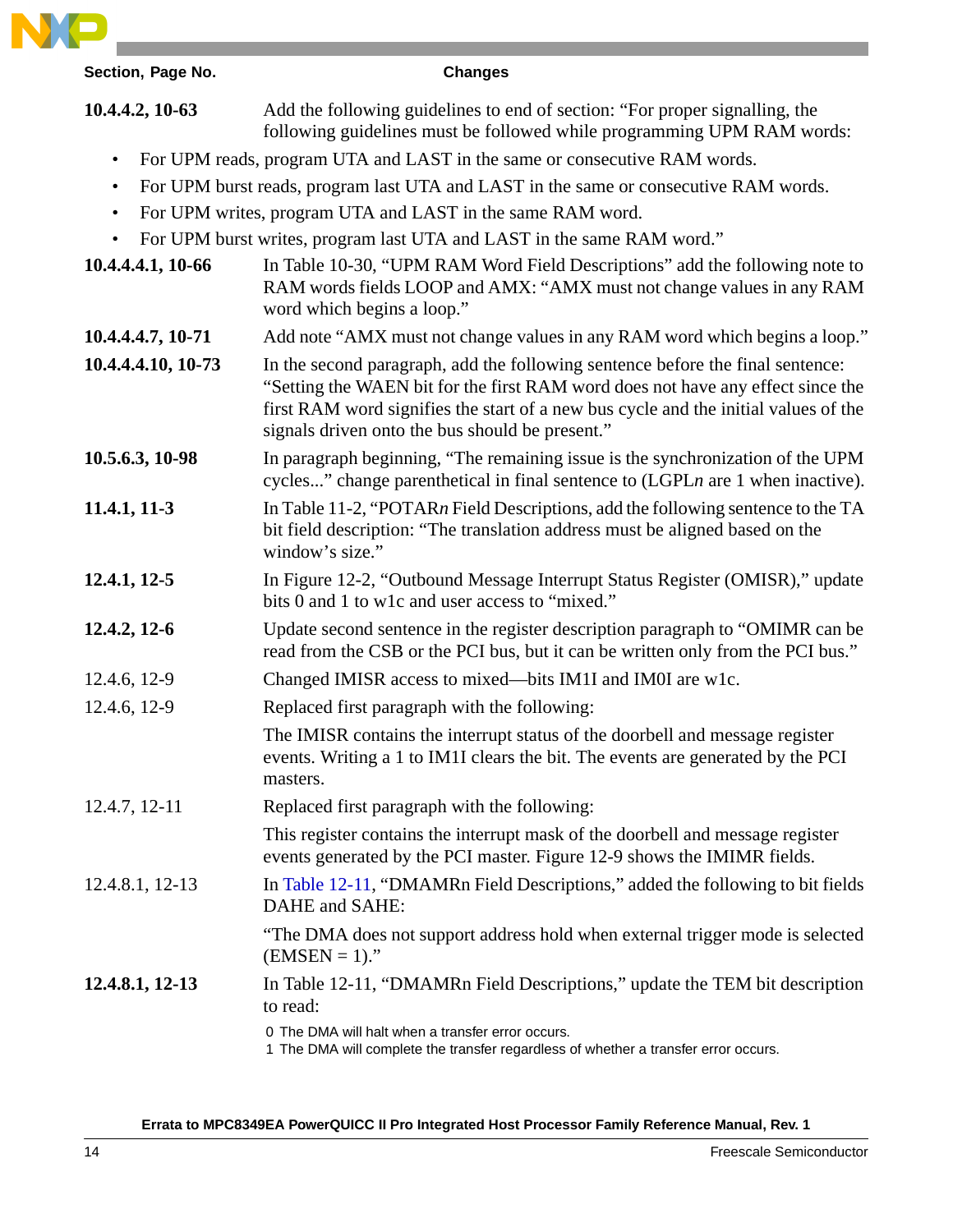|                  | <b>Changes</b>                                                                                                                                                                                                                                                                                                                                                                                                                                                                                                                                                                                                                                                                                                                                                                                                                                                                                                                                   |
|------------------|--------------------------------------------------------------------------------------------------------------------------------------------------------------------------------------------------------------------------------------------------------------------------------------------------------------------------------------------------------------------------------------------------------------------------------------------------------------------------------------------------------------------------------------------------------------------------------------------------------------------------------------------------------------------------------------------------------------------------------------------------------------------------------------------------------------------------------------------------------------------------------------------------------------------------------------------------|
|                  | Note: Regardless of the setting of TEM, if an error condition was detected during the DMA transfer,<br>it will cause DMASRn[TE] to be set.                                                                                                                                                                                                                                                                                                                                                                                                                                                                                                                                                                                                                                                                                                                                                                                                       |
| 12.4.8.2, 12-14  | In Table 12-12, "DMASRn Field Descriptions," update TE bit description to read<br>"Set when there is an error condition during the DMA transfer."                                                                                                                                                                                                                                                                                                                                                                                                                                                                                                                                                                                                                                                                                                                                                                                                |
|                  | Update CB bit description to read "It is cleared as a result of any of the following<br>conditions: an error or completion of the DMA transfer."                                                                                                                                                                                                                                                                                                                                                                                                                                                                                                                                                                                                                                                                                                                                                                                                 |
| 12.5.3, 12-20    | Update paragraph beginning "Accesses to CSB memory depend" to read,<br>"Accesses to CSB memory depend on the alignment of the source and destination<br>addresses and the size of the transfer. The DMA controller transfers a full cache<br>line whenever possible. On misaligned addresses, full cache line transfers (32 byte<br>bursting) occur if the source and destination offsets end in the same byte offset.<br>For example, if the destination address is $0x4000_1050$ and the source address is<br>$0x9000_2050$ , the transfer bursts because both end in 0x50. However, if the<br>destination address is $0x4000_1050$ and the source is $0x9000_2000$ , the transfer<br>does not burst because the last byte offset is not the same. On misaligned<br>destination addresses, subtransfers of less than a cache line occur on the initial and<br>final beats of the transfer while full cache lines occur on intermediate beats." |
| 13.3.2.12, 13-26 | Add the following text at the end of the introductory paragraph: "Inbound and<br>outbound windows for the same bus should not overlap. Therefore, situations<br>where an inbound window translation points back into an outbound window, or<br>where an outbound translation window points back into an inbound window, are<br>not allowed."                                                                                                                                                                                                                                                                                                                                                                                                                                                                                                                                                                                                     |
| 13.3.2.12, 13-27 | In Table 13-19, "PITAR $n$ Field Descriptions," update translation address (TA)<br>field to include the sentence "The specified address must be aligned to the window<br>size, as defined by PIWARn[IWS]."                                                                                                                                                                                                                                                                                                                                                                                                                                                                                                                                                                                                                                                                                                                                       |
| 13.3.2.13, 13-27 | In Table 13-20, "PIBARn Field Descriptions," update base address (BA) field to<br>include the sentence "The specified address must be aligned to the window size,<br>as defined by PIWARn[IWS]."                                                                                                                                                                                                                                                                                                                                                                                                                                                                                                                                                                                                                                                                                                                                                 |
| 13.3.3.13, 13-37 | Modified PIMMR[BA] as follows:                                                                                                                                                                                                                                                                                                                                                                                                                                                                                                                                                                                                                                                                                                                                                                                                                                                                                                                   |
| Offset 10        | Access: Read/Write                                                                                                                                                                                                                                                                                                                                                                                                                                                                                                                                                                                                                                                                                                                                                                                                                                                                                                                               |
|                  |                                                                                                                                                                                                                                                                                                                                                                                                                                                                                                                                                                                                                                                                                                                                                                                                                                                                                                                                                  |

# **Figure 13-32. PIMMR Base Address Configuration Register**

### **Table 13-34. PIMMR Base Address Configuration Register Field Descriptions**

| <b>Bits</b> | Name | <b>Description</b>                                                                                                                 |
|-------------|------|------------------------------------------------------------------------------------------------------------------------------------|
| $31 - 20$   | BA   | Base address. Defines the base address for the internal (on-chip) memory-mapped register space.<br>The size of this space is 1 MB. |
| $19 - 4$    |      | Reserved                                                                                                                           |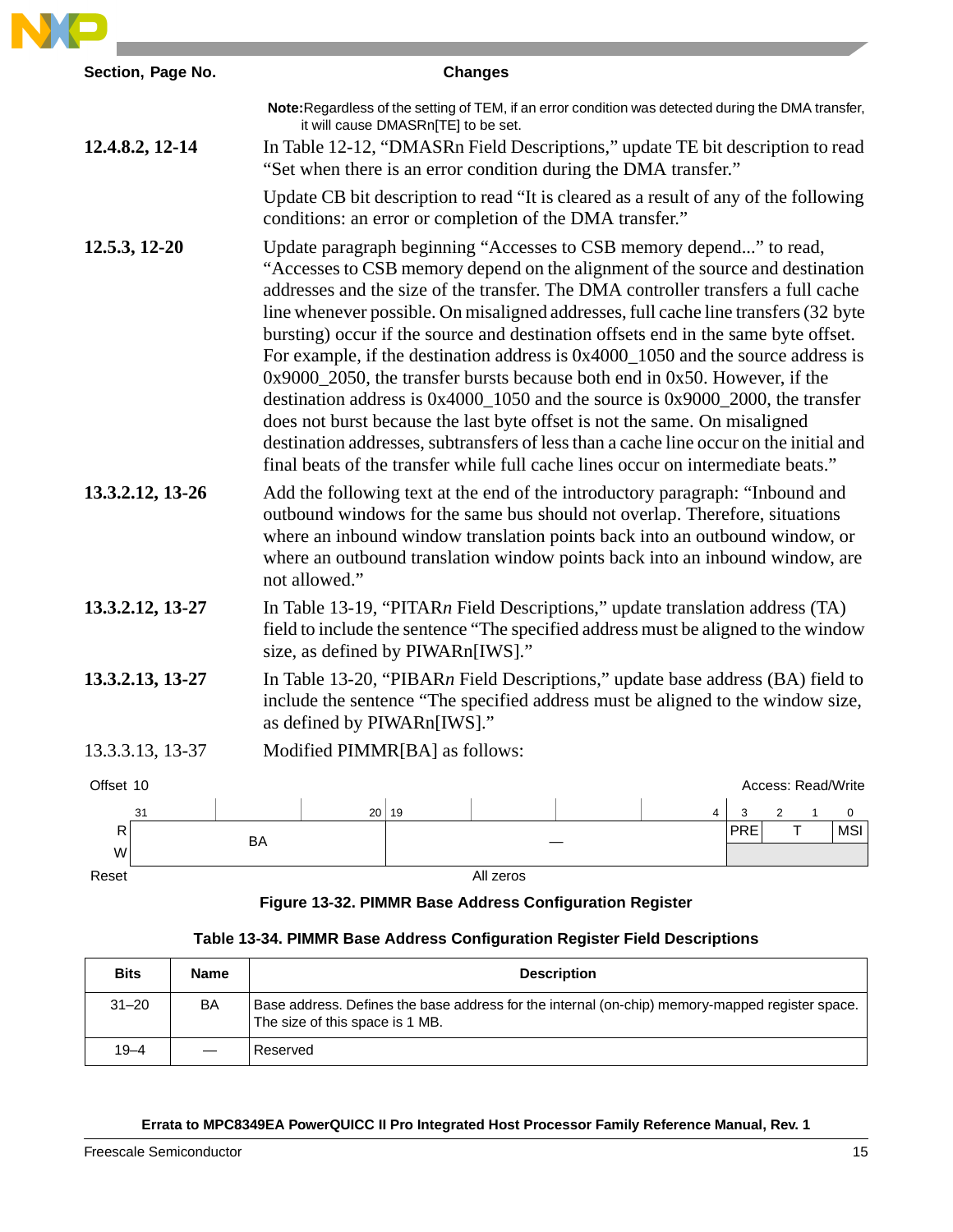| Table 13-34. PIMMR Base Address Configuration Register Field Descriptions (continued) |  |  |  |
|---------------------------------------------------------------------------------------|--|--|--|
|---------------------------------------------------------------------------------------|--|--|--|

| <b>Bits</b> | <b>Name</b> | <b>Description</b>                       |
|-------------|-------------|------------------------------------------|
| 3           | <b>PRE</b>  | Prefetchable, Hard-wired to 0.           |
| $2 - 1$     |             | Type. Hard-wired to 00.                  |
| 0           | MSI         | Memory space indicator. Hard-wired to 0. |

#### **13.4.8, 13-61** Add the following section

# **13.4.8 Byte Ordering**

Whenever data must cross a bridge between two busses, the byte ordering of data on the source and destination buses must be considered. The internal platform bus of this device is inherently big endian and the PCI bus interface is inherently little endian.

There are two methods to handle ordering of data as it crosses a bridge—address invariance and data invariance. Address invariance preserves the addressing of bytes within a scalar data element, but not the relative significance of the bytes within that scalar. Conversely, data invariance preserves the relative significance of bytes within a scalar, but not the addressing of the individual bytes that make up a scalar.

This device uses address invariance as its byte ordering policy

| $14.1, 14-2$ | Removed second sub-bullet of bullet "Master/slave logic, with DMA capability" |
|--------------|-------------------------------------------------------------------------------|
|              | (item read "Up to 200-MHz operation)                                          |

**14.5.6.9.1, 14-78** Update the following bullets:

- IV1 holds the *least* significant bytes of the initialization vector (bytes 1–8).
- IV2 holds the *most* significant bytes of the initialization vector (bytes 9–16).

to the following bullets:

- IV1 holds the *most* significant bytes of the initialization vector (bytes 1–8).
- IV2 holds the *least* significant bytes of the initialization vector (bytes 9–16).

| 14.7.2.4, 14-98   | In Figure 14-75, "ID Register," and its introductory sentence, update reset value<br>to 0x0030_0000_0001_0003.                                                                     |
|-------------------|------------------------------------------------------------------------------------------------------------------------------------------------------------------------------------|
| 15.5.3.1.4, 15-26 | In Table 15-7, modified description of ECNTRL[R100M] to read as follows:                                                                                                           |
|                   | RGMII 100 mode. This bit is ignored unless $ECNTRL[RPM] = 1$ and<br>$MACCFG2[I/F Model = 01.$<br>RGMII is in 10-Mbps mode<br>$\theta$<br>RGMII is in 100-Mbps mode                 |
| 15.5.3.6.2, 15-50 | In Table 15-34, changed field description of MACCFG2[I/F Mode] as follows:<br>Determines the type of interface to which the MAC is connected. Its default is 00.<br>00<br>Reserved |
|                   | 01<br>MII<br>10<br>GMII/RGMII/TBI/RTBI                                                                                                                                             |

11 Reserved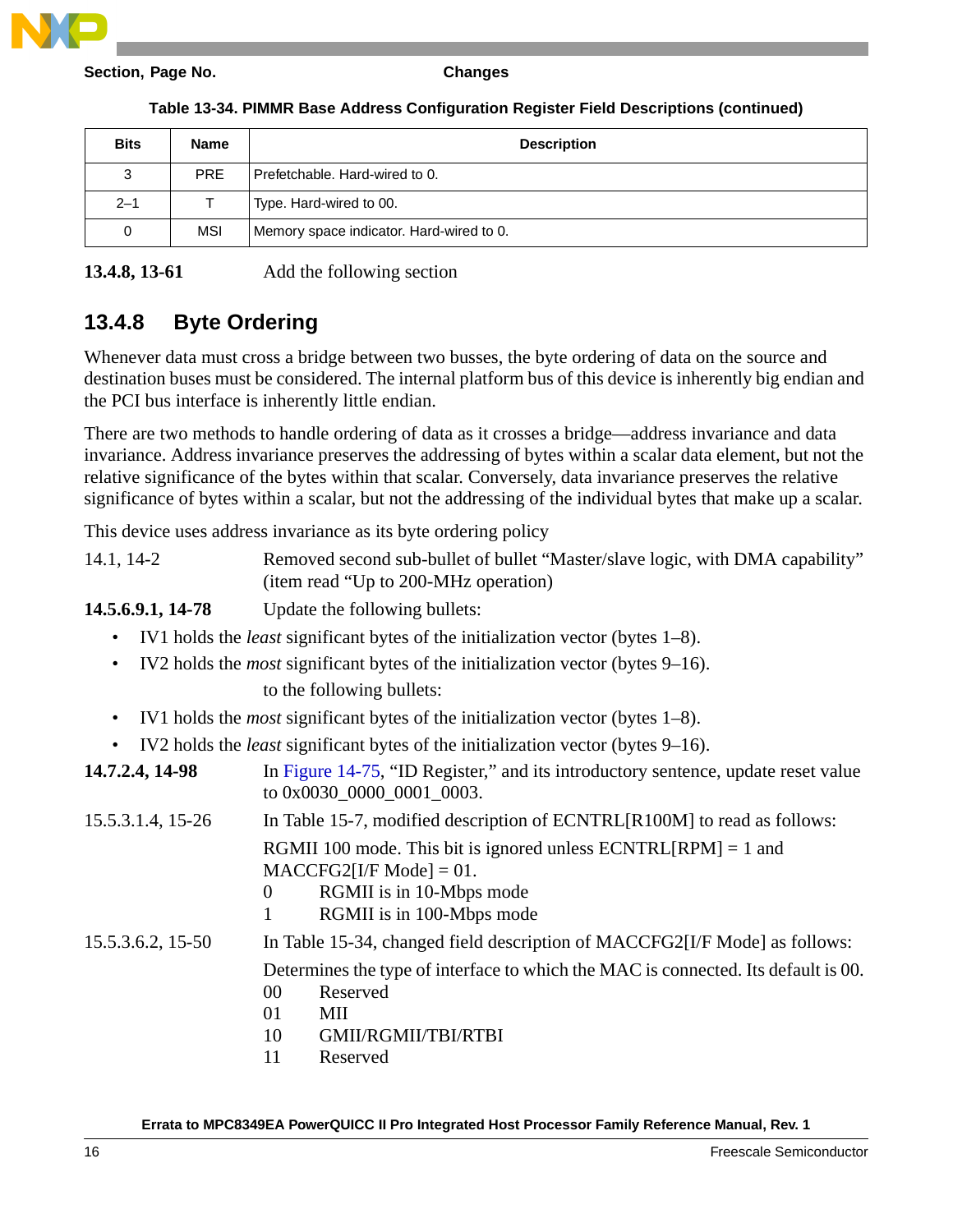

| Section, Page No.    | <b>Changes</b>                                                                                                                                                       |
|----------------------|----------------------------------------------------------------------------------------------------------------------------------------------------------------------|
| 15.5.3.6.6, 15-54    | In field description of MIIMCFG[MgmtClock Select] in Table 15-38,<br>"MIIMCFG Field Descriptions," replaced reference to clock register to read<br>$SCCR[TSECnCM]$ . |
| $15.6.2.6.3, 15-115$ | Add the following subsection:                                                                                                                                        |

# **15.6.2.6.3 CRC Computation Examples**

There are many algorithms for calculating the CRC value of a number. Refer to the RFC 3309 standard, which can be found at http://www.faqs.org/rfcs/rfc3309.html, to compute the CRC value for the purposes of TSEC. The RFC 3309 algorithm uses the following polynomial to calculate the CRC value:

 $x32 + x26 + x23 + x22 + x16 + x12 + x11 + x10 + x8 + x7 + x5 + x4 + x2 + x1 + x0$  or 0x04c11db7

Given a destination MAC address of DA = 01000CCCCCCC, the algorithm results in a CRC remainder value of 0xA29F4BBC.

Bit-reversing the low-order byte of the CRC value (0xBC) yields:

BR  $CRC = 0x3D = 0b00111101$ 

The high-order 3-bits of the new BR\_CRC value are used to select which 32-bit register (of the 8) to use. This example maps the DA to register 1.

High-order 3 bits of BR\_CRC: HO\_CRC =  $0b001 = 1$ 

The low-order 5 bits are used to select which bit to set in the given register (with a value of 0 setting 0x8000\_0000 and 31 setting 0x0000\_0001). Therefore, the example DA maps to bit 29 of register 1.

Low-order 5 bits of BR\_CRC:  $LO_CRC = 0b11101 = 29$ 

Therefore, GADDR1 is ORed with the value 0x0000\_0004.

Additional calculated examples follow:

Example 1:

- Destination MAC address: DA = 01005E000128
- CRC remainder value:  $CRC = 0x821D6CD3$
- Bit-reversed least-significant byte of CRC value:  $BR_CRC = 0xCB = 0b11001011$
- High-order 3 bits of BR\_CRC: HO\_CRC =  $0b110 = 6$
- Low-order 5 bits of BR\_CRC: LO\_CRC =  $0b01011 = 11$
- $GADDR6 = 0x0010_0000$

Example 2:

- Destination MAC address:  $DA = 0004F0604F10$
- CRC remainder value:  $CRC = 0x1F5A66B5$
- Bit-reversed least-significant byte of CRC value:  $BR_CRC = 0xAD = 0b10101101$
- High-order 3 bits of BR\_CRC: HO\_CRC =  $0b101 = 5$
- Low-order 5 bits of BR\_CRC:  $LO_CRC = 0b01101 = 13$
- $GADDR5 = 0x0004_00000$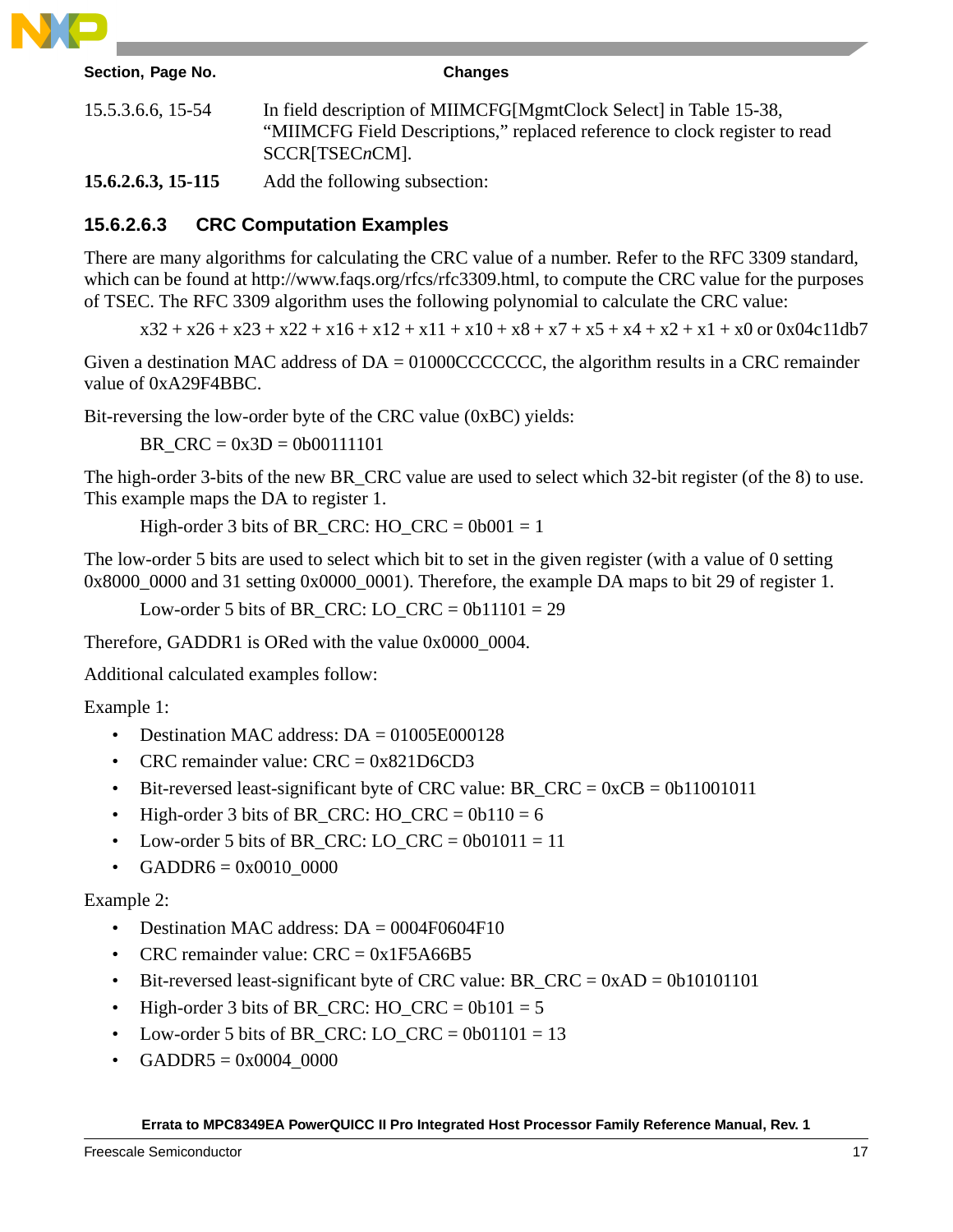

|                  | Section, Page No. | <b>Changes</b>                                                                                                                                                                                                                                                                                                                                                                                                                                                                                         |  |  |  |  |  |  |  |
|------------------|-------------------|--------------------------------------------------------------------------------------------------------------------------------------------------------------------------------------------------------------------------------------------------------------------------------------------------------------------------------------------------------------------------------------------------------------------------------------------------------------------------------------------------------|--|--|--|--|--|--|--|
|                  | 15.7.1.14, 15-127 | In Table 15-123, changed the value of ECNTRL in step 5 from<br>$[0000 \_0000 \_0000 \_0000 \_0001 \_0000 \_0001 \_00001 \_0000].$                                                                                                                                                                                                                                                                                                                                                                      |  |  |  |  |  |  |  |
|                  | 16.3.1.3, 16-20   | In Table 16-10, ""HCSPARAMS Register Field Descriptions," update reset value<br>for DR of N_TT from "0001" to "0000."                                                                                                                                                                                                                                                                                                                                                                                  |  |  |  |  |  |  |  |
| 16.3.2.16, 16-42 |                   | In Table 16-29, "PORTSC <sub>n</sub> Register Field Descriptions," swapped LS settings 01<br>and 10 as follows:                                                                                                                                                                                                                                                                                                                                                                                        |  |  |  |  |  |  |  |
|                  |                   | 01<br>K-state<br>10<br>J-state                                                                                                                                                                                                                                                                                                                                                                                                                                                                         |  |  |  |  |  |  |  |
| 16.3.2.27, 16-54 |                   | Update "If AGE_CNT_THRESH is equal to zero, priority state zero is always<br>chosen." to "If AGE_CNT_THRESH is equal to zero, priority state one is always<br>chosen."                                                                                                                                                                                                                                                                                                                                 |  |  |  |  |  |  |  |
| 16.3.2.28, 16-56 |                   | Update the following row in Table 16-41, "SI_CTRL Register Field<br>Descriptions," as shown:                                                                                                                                                                                                                                                                                                                                                                                                           |  |  |  |  |  |  |  |
| 31               | rd_prefetch_val   | Selects whether 32 bytes or 64 bytes are fetched during burst read transactions at the system<br>interface. When this input is LOW 64 bytes are fetched and when it is HIGH 32 bytes are fetched.<br>The setting of rd_prefetch_val must match the setting of the larger of TXPBURST and<br>RXPBURST fields in the BURSTSIZE register. If either of these fields is 64 bytes, then<br>rd_prefetch_val must be left cleared. Otherwise, this value should be set.<br>0 64-byte fetch<br>1 32-byte fetch |  |  |  |  |  |  |  |

**16.5.6, 16-74** Update Figure 16-43, "Queue Head Layout," as follows:

| 31<br>30                                | 29                                                               |  |  | 28 27 26 25 24 23 22 21 20 19 18 17 16  |   | 15  | 14            | 13<br>12                                         |                   | 10                              | 9<br>8 |  |                     | 6 |                       |                          | 2                   |              | 0                 | offset       |
|-----------------------------------------|------------------------------------------------------------------|--|--|-----------------------------------------|---|-----|---------------|--------------------------------------------------|-------------------|---------------------------------|--------|--|---------------------|---|-----------------------|--------------------------|---------------------|--------------|-------------------|--------------|
|                                         | Queue Head Horizontal Link Pointer                               |  |  |                                         |   |     |               |                                                  | $00\,$<br>Typ     |                                 |        |  |                     |   |                       | T                        | 0x00                |              |                   |              |
| <b>RL</b><br>С<br>Maximum Packet Length |                                                                  |  |  |                                         | H | dtc | <b>EPS</b>    |                                                  | EndPt             |                                 |        |  |                     |   | <b>Device Address</b> | 0x04 <sup>1</sup>        |                     |              |                   |              |
| Port Number<br>Hub Addr<br>Mult         |                                                                  |  |  |                                         |   |     | µFrame C-mask |                                                  |                   |                                 |        |  |                     |   | µFrame S-mask         |                          |                     |              | 0x08 <sup>1</sup> |              |
|                                         | Current qTD Pointer <sup>2</sup>                                 |  |  |                                         |   |     |               |                                                  |                   |                                 |        |  |                     |   |                       |                          | 00000               |              | 0x0C              |              |
|                                         |                                                                  |  |  | Next qTD Pointer <sup>2</sup>           |   |     |               |                                                  |                   |                                 |        |  |                     |   |                       |                          | 0000                |              | $T^2$             | $0x10^3$     |
|                                         |                                                                  |  |  | Alternate Next qTD Pointer <sup>2</sup> |   |     |               |                                                  |                   | NakCnt <sup>2</sup>             |        |  |                     |   |                       | $T^2$                    | $0x14^{3,4}$        |              |                   |              |
| $dt^1$                                  | $C_Page^2$<br>$i$ o $c2$<br>Total Bytes to Transfer <sup>2</sup> |  |  |                                         |   |     |               |                                                  | Cerr <sup>2</sup> | <b>PID</b><br>Code <sup>2</sup> |        |  | Status <sup>2</sup> |   |                       |                          |                     | $0x18^{3,4}$ |                   |              |
|                                         |                                                                  |  |  | Buffer Pointer (Page 0) <sup>2</sup>    |   |     |               |                                                  |                   | Current Offset <sup>2</sup>     |        |  |                     |   |                       |                          | 0x1C <sup>3,4</sup> |              |                   |              |
|                                         |                                                                  |  |  | Buffer Pointer (Page 1) <sup>2</sup>    |   |     |               |                                                  |                   |                                 | 0000   |  |                     |   |                       | C-prog-mask <sup>2</sup> |                     |              |                   | $0x20^{3,4}$ |
| Buffer Pointer (Page 2) <sup>2</sup>    |                                                                  |  |  |                                         |   |     |               | FrameTag <sup>2</sup><br>$S$ -bytes <sup>2</sup> |                   |                                 |        |  |                     |   | $0x24^{3,4}$          |                          |                     |              |                   |              |
| Buffer Pointer (Page 3) <sup>2</sup>    |                                                                  |  |  |                                         |   |     |               | 0000_0000_0000                                   |                   |                                 |        |  |                     |   | $0x28^3$              |                          |                     |              |                   |              |
|                                         | Buffer Pointer (Page 4) <sup>2</sup>                             |  |  |                                         |   |     |               |                                                  |                   | 0000 0000 0000                  |        |  |                     |   |                       | $0x2C^3$                 |                     |              |                   |              |

#### **Figure 16-43. Queue Head Layout**

<sup>1</sup> Offsets 0x04 through 0x0B contain the static endpoint state.

<sup>2</sup> Host controller read/write; all others read-only.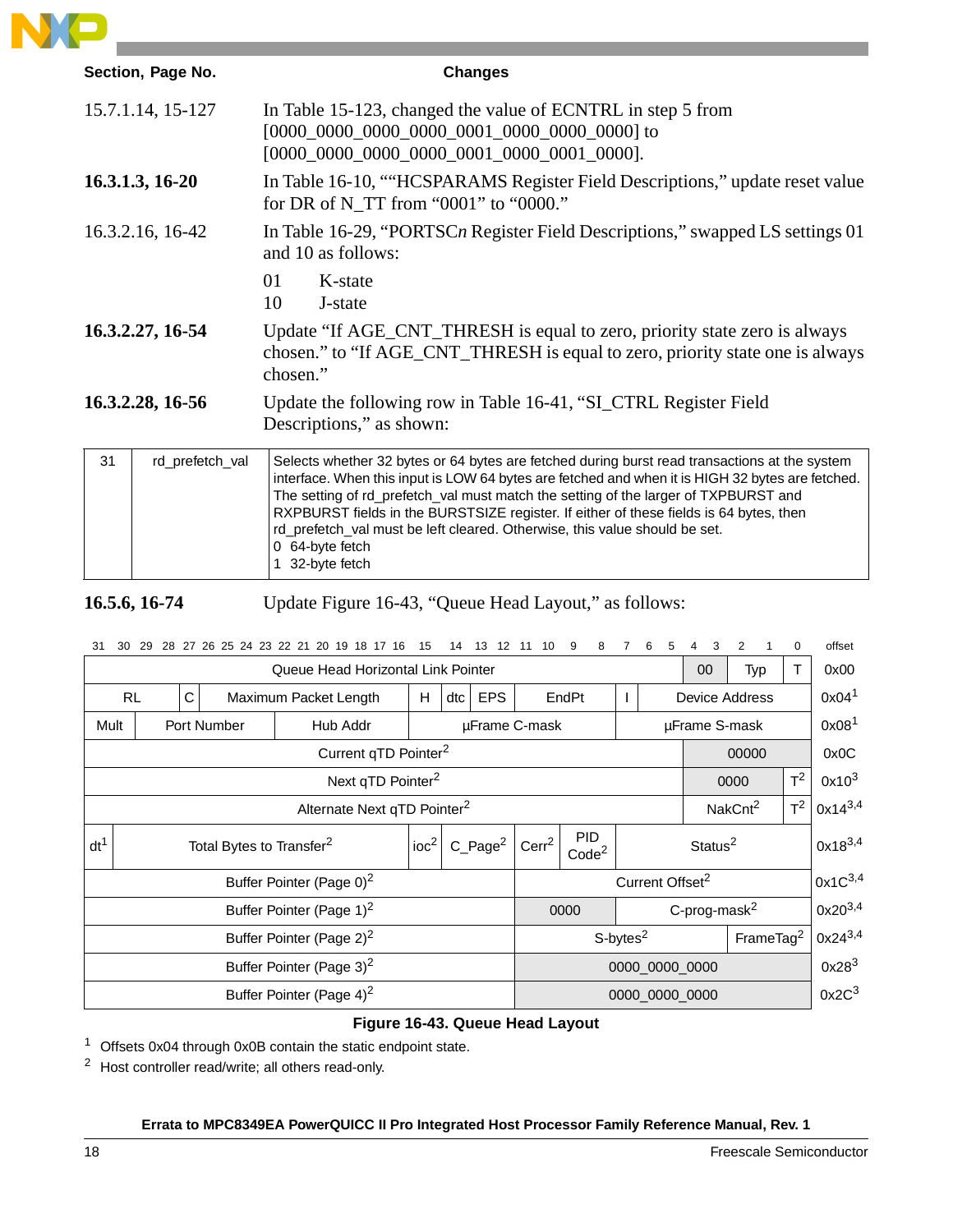

- <sup>3</sup> Offsets 0x10 through 0x2F contain the transfer overlay.
- <sup>4</sup> Offsets 0x14 through 0x27 contain the transfer results.

#### **16.7.1, 16-138** Updated Figure 16-69, "Endpoint Queue Head Layout," as follows:

31 30 29 28 27 26 25 24 23 22 21 20 19 18 17 16 15 14 13 12 11 10 9 8 7 6 5 4 3 2 1 0 offset

| Mult     | zlt                                  | $00\,$ | Maximum Packet Length                | ios                |                                      |      |                     | 000 0000 0000 0000 |  | 0x00 |      |  |  |
|----------|--------------------------------------|--------|--------------------------------------|--------------------|--------------------------------------|------|---------------------|--------------------|--|------|------|--|--|
|          |                                      |        | Current dTD Pointer <sup>1</sup>     |                    | $0 - 0000$                           |      |                     |                    |  |      |      |  |  |
|          |                                      |        | Next dTD Pointer <sup>1</sup>        |                    |                                      | 0000 | T <sup>1</sup>      | 0x08 <sup>2</sup>  |  |      |      |  |  |
| $\Omega$ |                                      |        | Total Bytes <sup>1</sup>             | MultO <sup>1</sup> | 00                                   |      | Status <sup>1</sup> |                    |  |      |      |  |  |
|          |                                      |        | Buffer Pointer (Page 0) <sup>1</sup> |                    | Current Offset <sup>1</sup>          |      |                     |                    |  |      |      |  |  |
|          |                                      |        | Buffer Pointer (Page 1) <sup>1</sup> |                    | Reserved                             |      |                     |                    |  |      |      |  |  |
|          |                                      |        | Buffer Pointer (Page 2) <sup>1</sup> |                    | Reserved                             |      |                     |                    |  |      |      |  |  |
|          |                                      |        | Buffer Pointer (Page 3) <sup>1</sup> |                    | Reserved                             |      |                     |                    |  |      |      |  |  |
|          |                                      |        | Buffer Pointer (Page 4) <sup>1</sup> | Reserved           |                                      |      |                     |                    |  |      |      |  |  |
|          | Reserved                             |        |                                      |                    |                                      |      |                     |                    |  |      |      |  |  |
|          | Set-up Buffer Bytes 3-0 <sup>1</sup> |        |                                      |                    |                                      |      |                     |                    |  |      |      |  |  |
|          |                                      |        |                                      |                    | Set-up Buffer Bytes 7-4 <sup>1</sup> |      |                     |                    |  |      | 0x2C |  |  |

#### **Figure 16-69. Endpoint Queue Head Layout**

<sup>1</sup> Device controller read/write; all others read-only.

<sup>2</sup> Offsets 0x08 through 0x20 contain the transfer overlay.

#### **16.7.2, 16-140** Update Figure 16-70, "Endpoint Transfer Descriptor (dtD) as follows:

| 31                      | 30                                     | 29 |  |  |  |  |  |  |  |  | 28 27 26 25 24 23 22 21 20 19 18 17 16 |                             |                |  |                 |  |                           |  | 15 14 13 12 11 10 9 |      |  |                     |      |      |      | 8 7  | 6 | 5 |  | $\overline{4}$ | 3 |  |  |  | offset |
|-------------------------|----------------------------------------|----|--|--|--|--|--|--|--|--|----------------------------------------|-----------------------------|----------------|--|-----------------|--|---------------------------|--|---------------------|------|--|---------------------|------|------|------|------|---|---|--|----------------|---|--|--|--|--------|
|                         | Next Link Pointer                      |    |  |  |  |  |  |  |  |  |                                        |                             |                |  |                 |  |                           |  |                     |      |  |                     | 0000 |      |      | 0x00 |   |   |  |                |   |  |  |  |        |
| $\Omega$                | Total Bytes <sup>1</sup><br>ioc<br>000 |    |  |  |  |  |  |  |  |  |                                        |                             | <b>I</b> MultO |  | 00 <sup>°</sup> |  |                           |  |                     |      |  | Status <sup>1</sup> |      |      | 0x04 |      |   |   |  |                |   |  |  |  |        |
|                         | Buffer Pointer (Page 0)                |    |  |  |  |  |  |  |  |  |                                        | Current Offset <sup>1</sup> |                |  |                 |  |                           |  |                     |      |  | 0x08                |      |      |      |      |   |   |  |                |   |  |  |  |        |
| Buffer Pointer (Page 1) |                                        |    |  |  |  |  |  |  |  |  | $\Omega$                               |                             |                |  |                 |  | Frame Number <sup>1</sup> |  |                     |      |  |                     |      |      | 0x0C |      |   |   |  |                |   |  |  |  |        |
| Buffer Pointer (Page 2) |                                        |    |  |  |  |  |  |  |  |  |                                        | 0000 0000 0000              |                |  |                 |  |                           |  |                     | 0x10 |  |                     |      |      |      |      |   |   |  |                |   |  |  |  |        |
|                         | Buffer Pointer (Page 3)                |    |  |  |  |  |  |  |  |  |                                        |                             |                |  |                 |  | 0000 0000 0000            |  |                     |      |  |                     |      |      |      | 0x14 |   |   |  |                |   |  |  |  |        |
| Buffer Pointer (Page 4) |                                        |    |  |  |  |  |  |  |  |  |                                        |                             |                |  | 0000 0000 0000  |  |                           |  |                     |      |  |                     |      | 0x18 |      |      |   |   |  |                |   |  |  |  |        |

#### **Figure 16-70. Endpoint Transfer Descriptor (dTD)**

<sup>1</sup> Device controller read/write; all others read-only.

17.3.1.2, 17-6 Added two notes to Table 17-5, "I2Cn FDR Field Descriptions," as follows: Note: The values shown in the table are applicable only for the default value of DFSRR. Refer to AN2919. Note:  $I^2C$  controller clock of  $I^2C1$  is derived from csb\_clk / SCCR[SDHCCM].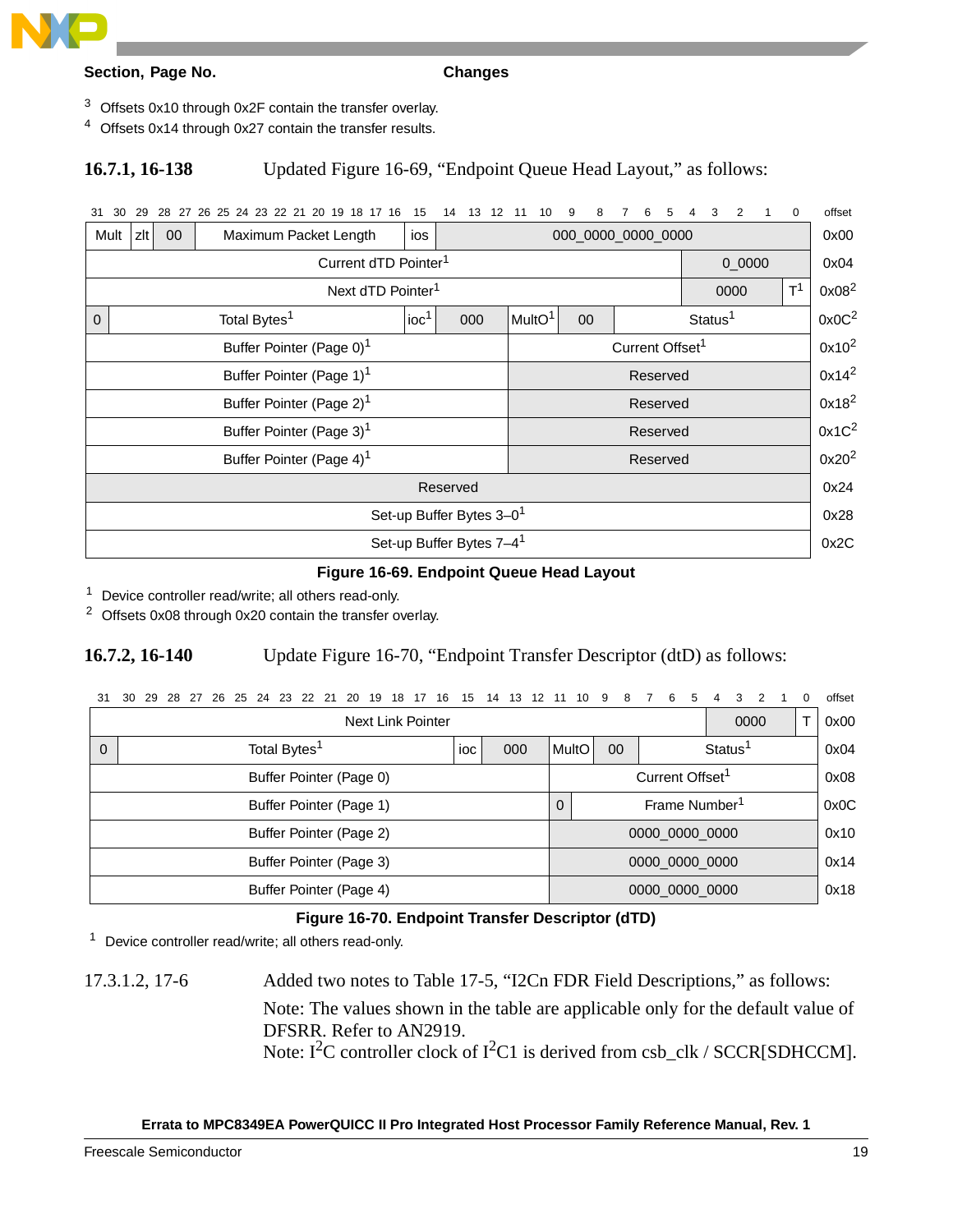

| Section, Page No. | <b>Changes</b>                                                                                                                                                                                                                                                                                                                   |
|-------------------|----------------------------------------------------------------------------------------------------------------------------------------------------------------------------------------------------------------------------------------------------------------------------------------------------------------------------------|
| 17.3.1.5, 17-9    | In Table 17-8, "I2CnDR Field Description," modify the last sentence in the DATA<br>description to read as follows: "Note that in both master receive and slave receive<br>modes, the very first read is always a dummy read."                                                                                                    |
| 17.5.5, 17-23     | Remove the following sentence, "For 1-byte transfers, a dummy read should be<br>performed by the interrupt service routine (see Figure 17-11)."                                                                                                                                                                                  |
| 18.2.2, 18.5      | In Table 18-2, "DUART Signals—Detailed Signal Descriptions," for<br>UART_RTS[1:2], change sentence in description from: "Can be programmed to<br>be automatically negated and asserted by either the receiver or transmitter" to:<br>"Can be programmed to be negated and asserted by either the receiver or<br>transmitter."    |
| 18.3.1.3, 18-8    | Update calculating percent error value step 1 calculation (at end of section) to<br>"AFI = baud rate $\times$ 16 $\times$ divisor"                                                                                                                                                                                               |
| 19.2.3.3, 19-6    | Update the paragraph following Figure 19-3 to read as follows:                                                                                                                                                                                                                                                                   |
|                   | "The SPI can transfer a single character at a rate of input clock/4 in master mode<br>and input clock/2 in slave mode, subject to the timing parameters of the<br>interconnected devices and board trace delays. Gaps should be inserted between<br>multiple characters to keep from exceeding the maximum sustained data rate." |
| 19.4.1.2, 19-12   | In Table 19-5, "SPIE Field Descriptions," update description of bit 17 (LT) to the<br>following: "Last character was transmitted."                                                                                                                                                                                               |
|                   | The last character of the frame was completely transferred. This bit is set only if<br>the transmitted character was the last character of the frame (if SPCOM[LST] is<br>set). New data can be written to SPITD is indicated by bit NF."                                                                                        |
| 19.4.1.4, 19-14   | Changed SPCOM to write only in Figure 19-9, "SPI Command Register<br>(SPCOM)"                                                                                                                                                                                                                                                    |
| 19.4.1.4, 19-14   | In Table 19-7, "SPCOM Field Descriptions," add the sentence "This bit is cleared<br>internally" to SPCOM[LST] description."                                                                                                                                                                                                      |
| 19.4.1.5, 19-14   | Changed SPITD to write only in Figure 19-10, "SPI Transmit Data Hold Register"                                                                                                                                                                                                                                                   |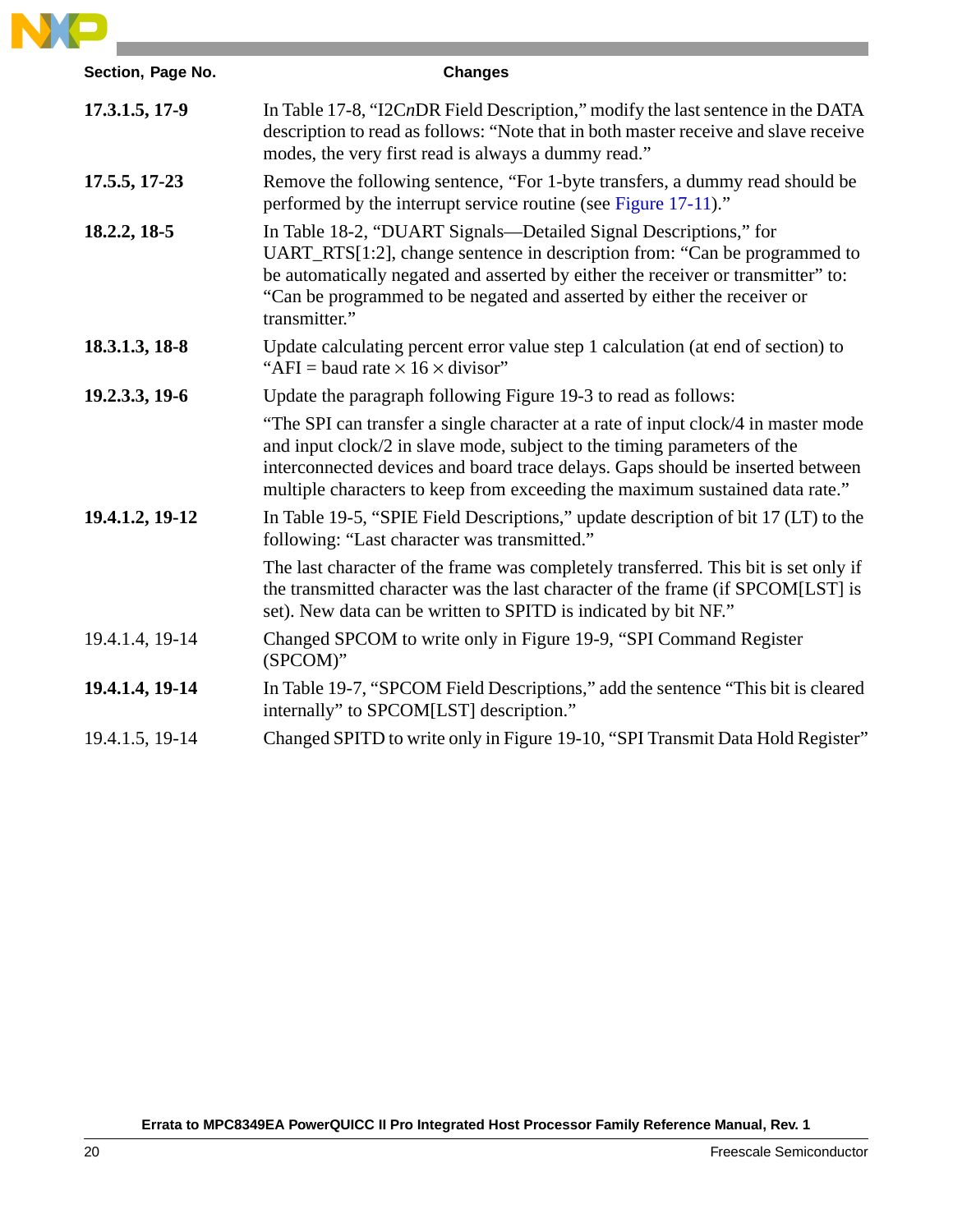

20.1, 20-1 Removed resistor from TCK signal in Figure 20-1. Figure should appear as follows:



**Figure 20-71. JTAG Interface Block Diagram**

20.2.1, 20-2 Removed reset values (replaced with '—') from all input signals (TCK, TDI, TMS) in Table 20-1, "JTAG Test Signals Summary." Modified function column of TCK and TRST. Table should appear as follows:

| Table 20-1. JTAG Test Signals Summary |  |
|---------------------------------------|--|
|                                       |  |

| <b>Name</b> | <b>Description</b> | <b>Functional</b><br><b>Block</b> | <b>Function</b>                                                                                  | Reset<br>Value    | <b>VO</b> |
|-------------|--------------------|-----------------------------------|--------------------------------------------------------------------------------------------------|-------------------|-----------|
| <b>TCK</b>  | Test clock         | Debug                             | Clock for JTAG testing.                                                                          |                   |           |
| TDI         | Test data input    |                                   | Serial input for instructions and data to the JTAG test<br>subsystem. Internally pulled up.      |                   |           |
| TDO.        | Test data output   |                                   | Serial data output for the JTAG test subsystem. High<br>impedance except when scanning out data. | High<br>impedance | $\Omega$  |
| <b>TMS</b>  | Test mode select   |                                   | Carries commands to the TAP controller for boundary<br>scan operations. Internally pulled up.    |                   |           |
| TRST        | Test reset         |                                   | Resets the TAP controller asynchronously. Internally<br>pulled up.                               |                   |           |

In the same section, in Table 20-2, "JTAG Test—Detailed Signal Descriptions," removed sentence "An unterminated input appears as a high signal level to the test logic due to an internal pull up resister" from description of TRST.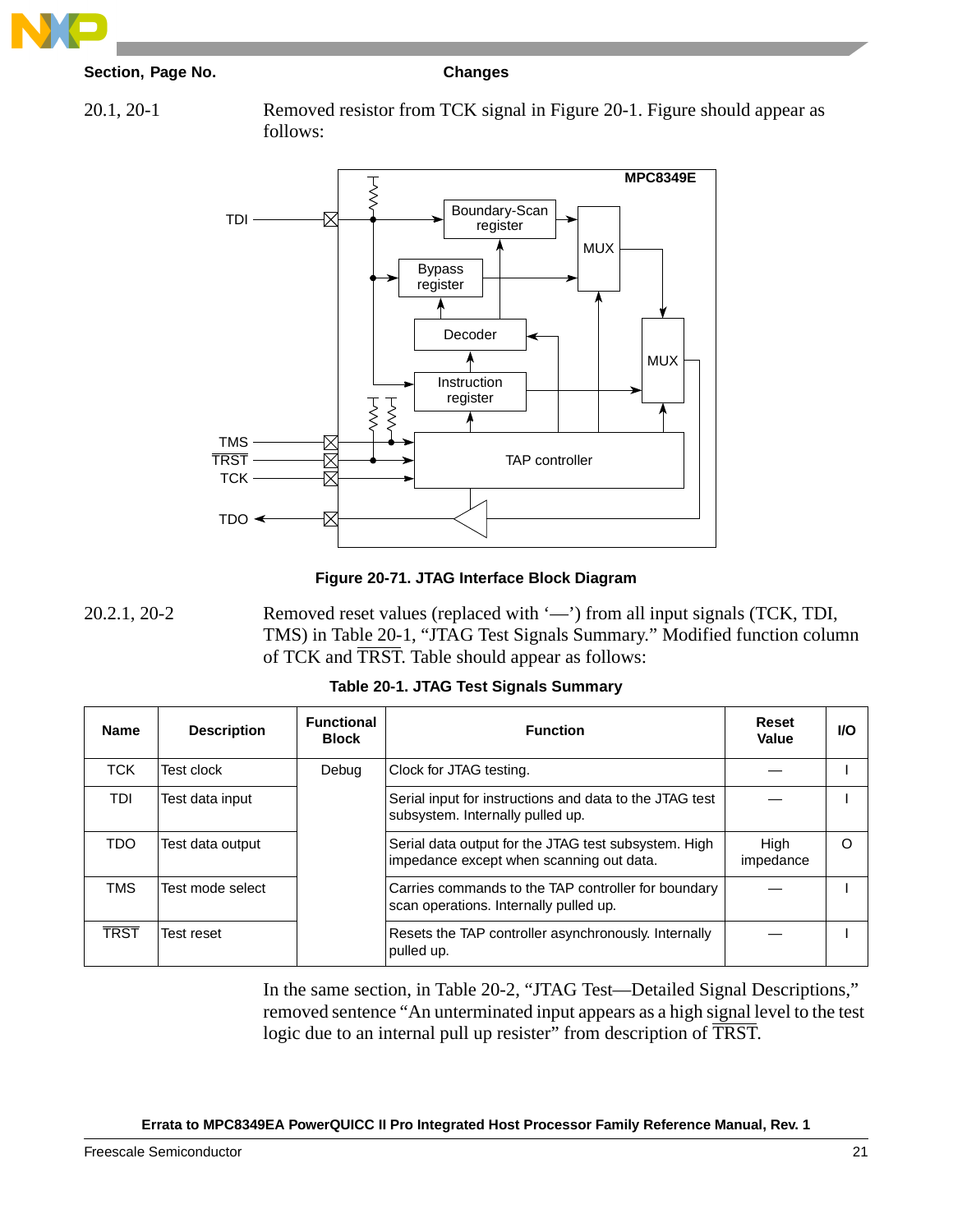

**22.3, 22-3** Add the following text to the end of the section:

"Use the following sequence to ensure DLL lock before starting to access the local bus devices:

- 1. Write  $LCRR[DBYP] = 0$  (DLL is enabled).
- 2. Sync.
- 3. Wait 1 ms.
- 4. Poll the DLLSR[LOCK] bit until it becomes 1.
- 5. Access can now be gained to the local bus devices."